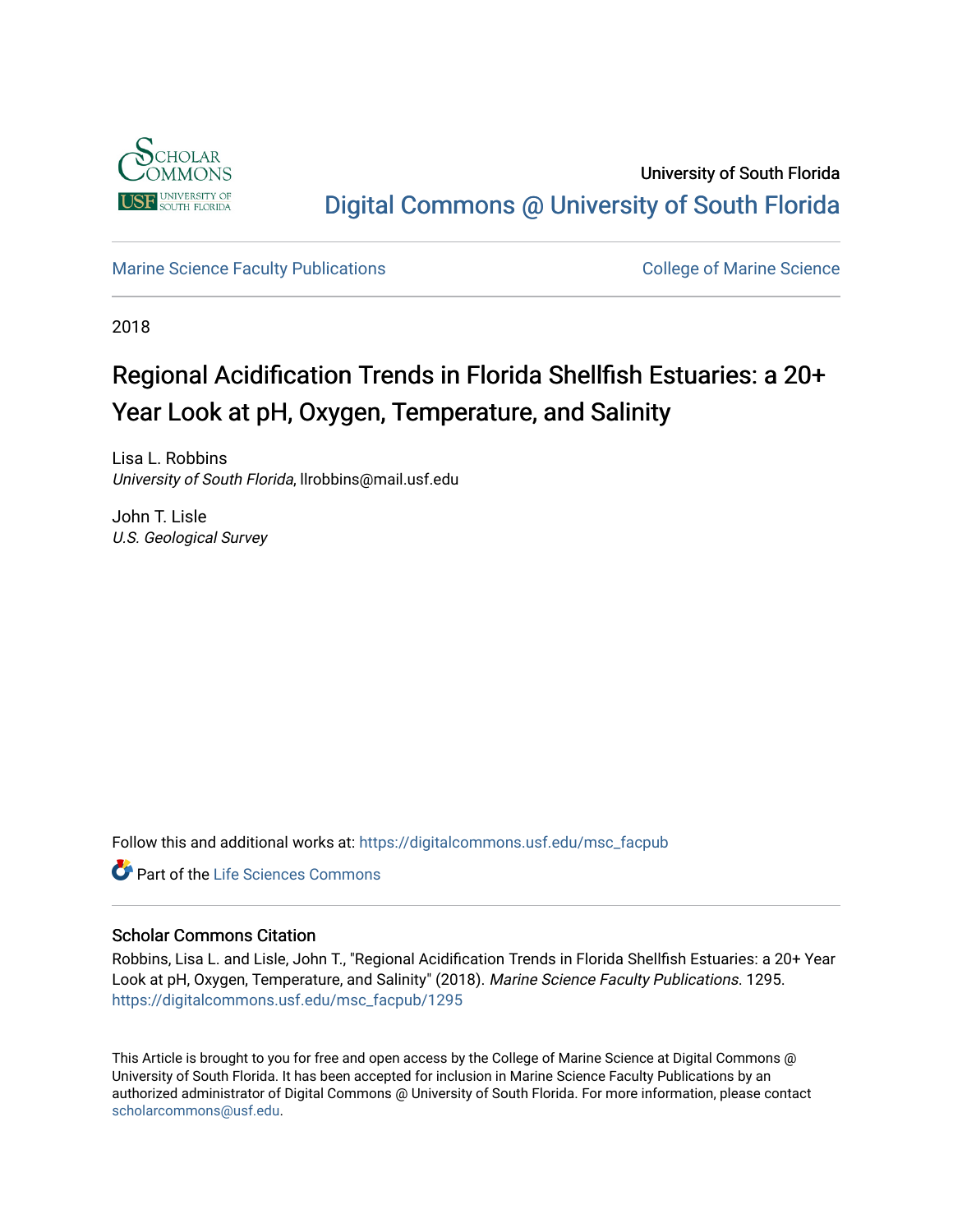

# Regional Acidification Trends in Florida Shellfish Estuaries: a 20+ Year Look at pH, Oxygen, Temperature, and Salinity

L. L. Robbins<sup>1</sup>  $\cdot$  J. T. Lisle<sup>2</sup>

Received: 8 May 2017 / Revised: 21 November 2017 /Accepted: 21 November 2017 /Published online: 20 December 2017  $\odot$  The Author(s) 2017. This article is an open access publication

### Abstract

Increasing global CO<sub>2</sub> and local land use changes coupled with increased nutrient pollution are threatening estuaries worldwide. Local changes of estuarine chemistry have been documented, but regional associations and trends comparing multiple estuaries latitudinally have not been evaluated. Rapid climate change has impacted the annual and decadal chemical trends in estuaries, with local ecosystem processes enhancing or mitigating the responses. Here, we compare pH, dissolved oxygen, temperature, and salinity data from 10 Florida shellfish estuaries and hundreds of shellfish bed stations. Over 80,000 measurements, spanning from 1980 to 2008, taken on Atlantic Ocean and West Florida coast showed significant regional trends of consistent pH decreases in 8 out of the 10 estuaries, with an average rate of decrease on the Gulf of Mexico side estuaries of Florida of  $7.3 \times 10^{-4}$  pH units year<sup>-1</sup>, and average decrease on the Atlantic Coast estuaries of  $5.0 \times 10^{-4}$  pH units year<sup>-1</sup>. The rates are approximately 2–3.4 times slower than observed in pH decreases associated with ocean acidification in the Atlantic and Pacific. Other significant trends observed include decreasing dissolved oxygen in 9 out of the 10 estuaries, increasing salinity in 6 out of the 10, and temperature increases in 3 out of the 10 estuaries. The data provide a synoptic regional view of Florida estuary trends which reflect the complexity of changing climate and coastal ocean acidification superimposed on local conditions. These data provide context for understanding, and interpreting the past and predicting future of regional water quality health of shellfish and other organisms of commercial and ecological significance along Florida's coasts.

Keywords Shellfish estuary  $\cdot$  pH  $\cdot$  Sea surface temperature  $\cdot$  Salinity  $\cdot$  Dissolved oxygen  $\cdot$  Ocean acidification

# Introduction

The biogeochemical processes within estuaries are major drivers for the maintenance and resilience of plant and animal species within these types of ecosystems. Human-driven geochemical changes are being superimposed on this natural condition, forcing water quality variables (e.g., pH, temperature,

Communicated by Alberto Vieira Borges

Electronic supplementary material The online version of this article (<https://doi.org/10.1007/s12237-017-0353-8>) contains supplementary material, which is available to authorized users.

 $\boxtimes$  L. L. Robbins [llrobbins@mail.usf.edu](mailto:llrobbins@mail.usf.edu)

<sup>2</sup> U.S. Geological Survey, 600 4th St. South, St. Petersburg, FL 33701, USA

salinity, dissolved oxygen) to new levels that are negatively impacting the natural biogeochemical balance within ecosystems worldwide (Doney et al. [2009;](#page-12-0) Cai et al. [2011](#page-11-0)). This growing human alteration of coastal zones presents increasing stressors in coastal waters such as excess nutrients, organic pollutants, and trace metals (Doney [2010](#page-12-0); Sui et al. [2017\)](#page-13-0). Estuaries throughout the USA and globally are undergoing rapid environmental change, including acidification (Feely et al. [2010](#page-12-0); Waldbusser et al. [2013:](#page-13-0) Robins et al. [2016](#page-13-0)). Ocean acidification (OA), a direct consequence of rising atmospheric  $CO<sub>2</sub>$ , has resulted in an average decrease of 0.08 pH units in ocean surface water between the 1700s and 1994 (Sabine et al. [2004;](#page-13-0) Jacobson [2005](#page-12-0)). Regional changes in ocean surface water pH vary about this average decrease value for a variety of reasons, including variations in biological uptake of  $CO<sub>2</sub>$ , as well as differences in the buffering capacity that affect the overall response of the  $CO<sub>2</sub>$  system, to changes in total dissolved inorganic carbon and alkalinity (Egleston et al. [2010\)](#page-12-0). Along coastal regions, additional factors can affect pH change, such as geochemical changes associated with

<sup>1</sup> College of Marine Science, University of South Florida, 140 7th Ave South, St. Petersburg, FL 33701, USA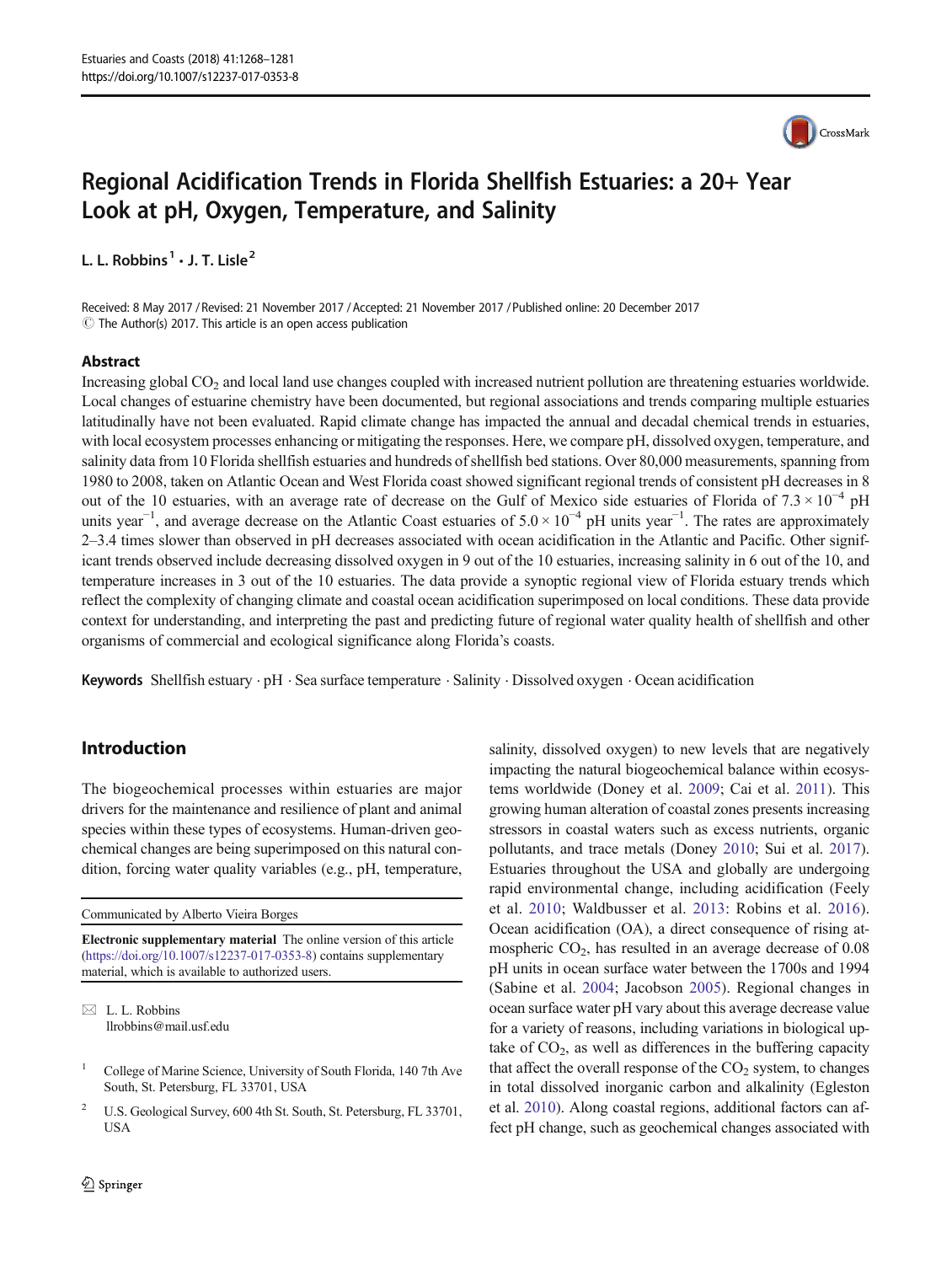land use changes, freshwater stream and coastal aquifer discharges, acidic precipitation, biological productivity and respiration rates, and hydrodynamic circulations (e.g., tides, coastal upwelling). Atmospheric inputs, such as rainout of  $NO<sub>x</sub>$  sulfur oxide, pollutants, and dust, can also affect pH of coastal waters (Turk [1983](#page-13-0); Prospero et al. [1987;](#page-13-0) Nickerson and Madsen [2005;](#page-13-0) Doney et al. [2007;](#page-12-0) Hagens et al. [2014\)](#page-12-0). An additional negative impact of rising  $CO<sub>2</sub>$  in open ocean and coastal water is the concomitant decreases in dissolved oxygen concentrations (Gruber [2011](#page-12-0); Zang et al. [2011\)](#page-14-0). In coastal ecosystems, reduction of oxygen has been linked to agricultural run-off and increased nutrient loads, which in turn promote algal growth and subsequent oxidation of organic matter and release of  $CO<sub>2</sub>$  (Feely et al. [2010;](#page-12-0) Cai et al. [2011\)](#page-11-0). Collectively, these stressors have put increasing negative pressures on the development and productivity of organisms and ecosystem services within impacted estuaries.

Responses of estuarine organisms to water chemistry changes due to OA and water quality have been the focus of many studies (Gazeau et al. [2007;](#page-12-0) Salisbury et al. [2008;](#page-13-0) Green et al. [2009;](#page-12-0) Miller et al. [2009](#page-13-0); Talmage and Gobler [2009](#page-13-0); Waldbusser et al. [2010;](#page-13-0) Feely et al. [2010](#page-12-0); Cai et al. [2011\)](#page-11-0). Shellfish, in particular, have received considerable attention because this group of marine organisms is a major component of commercial fishery industries and alterations in the geochemistry of the overlying water have been shown to negatively impact the quantity and quality of the shellfish (Dupont et al. [2014](#page-12-0); Waldbusser et al. [2015a](#page-13-0), [b](#page-13-0)).

A recent analysis of pH, salinity, and temperature in the Chesapeake Bay from 1985 to 2008, for example, shows that surface water pH has increased in some areas and decreased in others, and these shifts were substantial enough to affect biocalcification and recruitment of the oyster Crassostrea virginica (Waldbusser et al. [2011\)](#page-13-0). Although many marine organisms can adapt to changing water quality conditions, this response may be inadequate when exposed to multiparametric changes, such as simultaneous increases in temperatures and salinities or losses of habitats. For example, subtle alterations to salinity ranges in combination with temperature stress, and or increases and decreases in pH or DO can be lethal to oyster larvae (Arnold and Berrigan [2002](#page-11-0); Hu et al. [2015;](#page-12-0) Velez et al. [2016](#page-13-0)).

#### Florida Shellfish Estuaries—Characteristics

Florida's coastline measures 2173 km along the Gulf and Atlantic coastal plains (Ning et al. [2003\)](#page-13-0) and within that coastline, coastal geomorphic characteristics include barrier islands, wetlands, and embayments that provide a diversity of estuarine environments that support shellfish aquaculture. Common to all estuaries in Florida is the limestone platform they sit on; however, the sediment cover varies by latitude, with siliciclastics dominating on the west Florida shelf to the north of the Tampa Bay estuary and carbonate sediment veneer to the south, with the demarcation of carbonate sediments dominating on the Atlantic coast being located at approximately Miami Beach, where longshore sediment of siliciclastic transport declines significantly (Dean and O'Brien [1987](#page-12-0)).

The higher energy narrow shelf on the east coast contrasts with the broad, shallow shelf and extensive coastal wetlands on the Gulf of Mexico. On both coasts, barrier islands and large embayments tend to have higher populations and development pressure which provide higher inputs of nutrients which promote eutrophication and impact the shellfish industry. Declining water quality and increasing salinities and surface water withdrawals in localized areas have occurred since the 1950s which have coincided with rapid urban, agriculture, industry, and recreational development (Marella [2004](#page-12-0), [2008\)](#page-12-0).

Long-term data on changes in water quality variables are critical in understanding the context associated with the responses of marine organisms. However, these types of data sets are not common for most estuaries, but when available, can provide critical insight into the chemical changes over time. These long-term data sets are valuable although may be imperfect because of the manner in which they were collected may not be acceptable by recent standards; there may be missing data; lack of georeferencing; undocumented changes in station location and/or name designations; changes in instrumentation used to collect the data. Here, we present the synthesis of approximately 80,000 records of pH, surface water temperature, salinity, and dissolved oxygen collected by Florida Department of Agriculture and Consumer Services (FDACS) from 10 estuaries in Florida associated with commercial shellfish harvesting for more than 20 years. These estuaries span wide latitudinal  $({\sim}30$  to  $25.7^{\circ}N)$  and water mass differences (Atlantic Ocean vs Gulf of Mexico) and include several geomorphic types (enclosed, semienclosed, behind a barrier island, open to shallow shelf, and semi-enclosed embayment).

# Methods

#### Study Sites

The study region incorporates FDACS shellfish monitoring site data in 10 estuaries located on the Gulf of Mexico and Atlantic Ocean coasts of Florida (Fig. [1;](#page-3-0) Table [1](#page-4-0)). Gulf of Mexico sites include the estuaries St. Joseph, Wakulla, Cedar Key, Citrus County, Tampa Bay, and Ten Thousand Islands. The Atlantic Ocean estuaries include St. Johns North, South Banana River, Indian River, and Volusia. These estuaries represent a range of climatological, geographical, and environmental conditions (Table [1](#page-4-0)). Collectively, data were collected from 433 sample sites, including between 23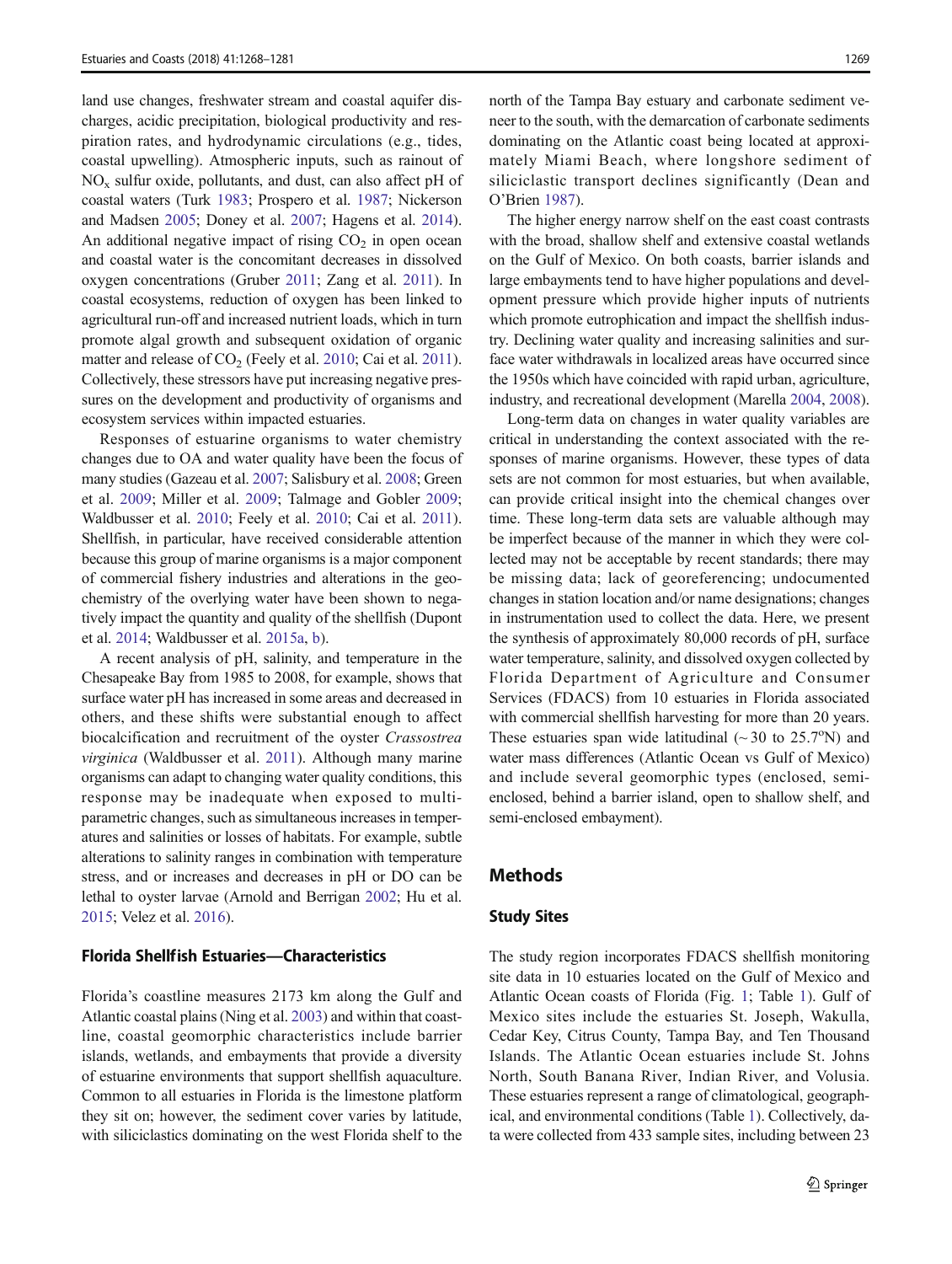<span id="page-3-0"></span>

Fig. 1 Estuary locations in Florida from which water quality data were analyzed

and 75 sample sites per estuary and a total of 80,693 data points (Table [1](#page-4-0)). A brief description of each estuary follows:

St. Joseph estuary is a shallow, semi-enclosed lagoon bounded to the south and west by a barrier island system (Fig. [2](#page-5-0)a). The embayment supports extensive and diverse seagrass beds, shellfish beds (scallops), and fishing. Urban development is expanding although silviculture has been the prominent land use.

Wakulla estuary, a relatively open embayment, is located near spring-fed rivers and submerged groundwater seeps at the edge of Apalachicola Bay (Fig. [2](#page-5-0)b). Surrounding land is dominated by extensive urban and rural development with accompanying water quality issues such as increases in total phosphorus and nitrate and water supply issues (Hoyer et al. [2002\)](#page-12-0). This estuary has historically been a commercial leader for oyster harvesting but is currently considered in decline due to alterations in freshwater discharge rates and saltwater balance (Arnold and Berrigan [2002](#page-11-0)).

St. Johns North estuary, located behind barrier islands, is a remnant of an ancient intercoastal lagoon system influenced by the St. Johns River that runs northward twice a day at high tide (Fig. [2](#page-5-0)c). The water quality is influenced by land use, which is primarily urban and silviculture, and engineered structures intended to divert and re-direct surface water within the estuary. This estuary has been subjected to storm water and agricultural runoff and industrial wastewater discharge providing increased nutrient stress of phosphorus (Cooksey and Hyland [2007](#page-11-0)), leading to FDACS designating areas within this estuary as 'conditionally restricted' for shellfish harvesting.

Cedar Key is an open and shallow estuary that is impacted by the freshwater input from the Suwannee River, a black water river (Fig. [2](#page-5-0)d). The estuary is only occasionally subject to hypoxia (Timmerman and Chapman [2004\)](#page-13-0). This estuary has the greatest clam harvest rates in the state of Florida. This estuary's watershed is primarily rural, dominated by agriculture and silviculture with a local dependence on shellfish harvesting and commercial fishing industries.

Citrus County estuary is an open estuary at the confluence of Chassahowitzka, Homosassa, Hall's and Withlacoochee rivers, freshwater springs, and groundwater seeps (Fig. [2](#page-5-0)e). This estuary has the lowest salinity values of all the estuaries in this study and supports seagrass beds, coastal marshes, manatee populations, shellfish harvesting, and commercial fishing. Recent and rapid increases in the local populations have led to increased nitrogen and phosphorus negatively affected estuarine and benthic habitats which support shellfish productivity (Hauxwell et al. [2007\)](#page-12-0).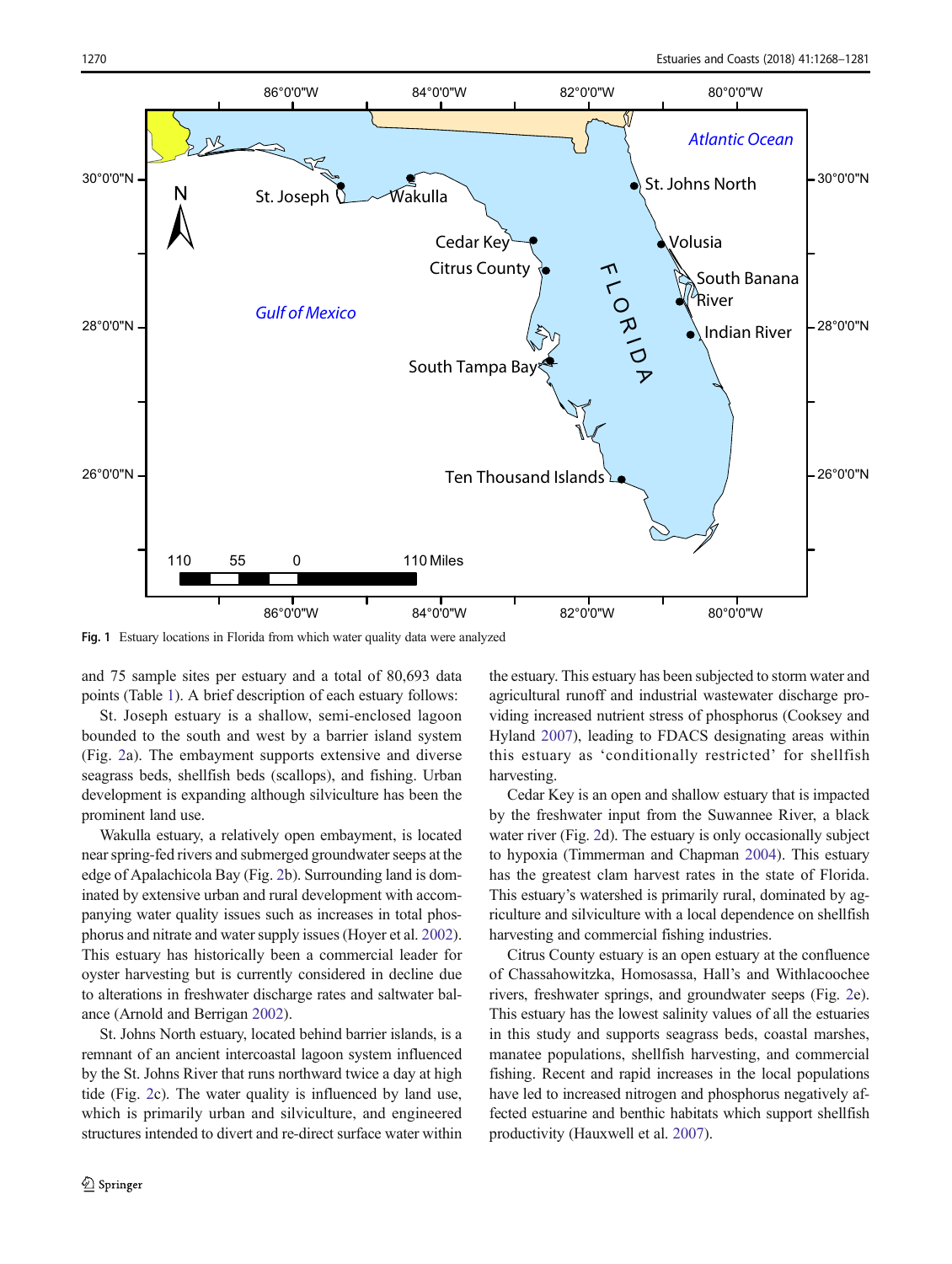<span id="page-4-0"></span>

| Table 1 Estuary characteristics |                       |                           |                                    |                                        |                     |                      |                                |                                              |                                                             |
|---------------------------------|-----------------------|---------------------------|------------------------------------|----------------------------------------|---------------------|----------------------|--------------------------------|----------------------------------------------|-------------------------------------------------------------|
| Estuary                         | Coast                 | classification<br>Estuary | Geomorphological<br>classification | Relative latitudinal<br>classification | Period of<br>record | Total data<br>points | Sample stations<br>per estuary | Total possible<br>(as months)<br>data points | used in the final<br>Data points<br>(as months)<br>analysis |
| St. Joseph                      | <b>Gulf of Mexico</b> | Barrier island            | Semi-closed                        | North                                  | 1985-2008           | 6620                 |                                |                                              | 136                                                         |
| Wakulla                         | Gulf of Mexico        | Shallow shelf             | Open                               | North                                  | 1982-2008           | 10,092               |                                | 372                                          | <b>PSI</b>                                                  |
| St. Johns North                 | Atlantic Ocean        | Barrier island            | Semi-closed                        | North                                  | 1982–2004           | 8690                 |                                | 360                                          | ä                                                           |
| Cedar Key                       | <b>Gulf of Mexico</b> | Shallow shelf             | Open                               | North-Central                          | 1985-2008           | 10,603               |                                | 348                                          | 208                                                         |
| Citrus County                   | <b>Gulf of Mexico</b> | Shallow shelf             | Open                               | North-Central                          | 984-2008            | 6767                 |                                | 348                                          | 187                                                         |
| Volusia                         | Atlantic Ocean        | Barrier island            | Semi-closed                        | North-Central                          | 1981-2004           | 12,609               |                                | 804                                          | 375                                                         |
| Tampa Bay                       | <b>Gulf of Mexico</b> | Embayment                 | Semi-closed                        | Central                                | 1983-2008           | 6738                 |                                | 336                                          | 168                                                         |
| South Banana River              | Atlantic Ocean        | Barrier island            | Semi-closed                        | Central                                | 1992-2004           | 10,152               | 75                             | 288                                          | 119                                                         |
| Indian River                    | Atlantic Ocean        | Barrier island            | Semi-closed                        | Central                                | 1978–2004           | 4792                 | 44                             | 360                                          | 141                                                         |
| Ten Thousand Islands            | <b>Gulf of Mexico</b> | Shallow shelf             | Open                               | South                                  | 1983-2008           | 3630                 |                                | 556                                          | 138                                                         |
|                                 |                       |                           |                                    |                                        |                     |                      |                                |                                              |                                                             |

Volusia estuary is a relatively closed estuary behind barrier islands which has a limited exchange with the Atlantic Ocean via a dredged canal (Fig. [2](#page-5-0)f). As part of the St. Johns River system, it is located on the northern end of the Indian River Lagoon. As with the other estuarine systems in Florida, land use changes from growing population and urbanization have physically altered the estuary and have caused accumulation of fine-grained, organic-rich clays and silt to be deposited into the estuary (Trefry et al. [2007\)](#page-13-0) along with excess nitrogen and phosphorous (Trefry and Trocine [2002](#page-13-0)).

Tampa Bay estuary is the largest embayment on the Gulf of Mexico (Fig. [2g](#page-5-0)). The watershed is metropolitan with urban, industrial, and agricultural uses dominating the land use categories. This estuary has a history of poor water quality because of the excess nitrogen loads and inadequate water supply issues (Greening and Janicki [2006\)](#page-12-0). Historically, the estuary supported extensive areas of seagrass meadows, and productive oyster and scallop beds which supported commercial harvesting (Arnold and Berrigan [2002\)](#page-11-0). During the mid- to late-1900s, approximately 80% of the sea grass beds were lost due to declining water quality. Since the early 2000s, seagrass beds have been re-established and expanding as a result of stringent water quality regulations being promulgated and an aggressive seagrass re-planting and restoration program being implemented (Morrison and Greening [2011;](#page-13-0) Greening et al. [2011](#page-12-0); Sherwood and Greening [2014\)](#page-13-0).

The Indian River estuary is a shallow barrier island complex comprised of three lagoons—Mosquito Lagoon, Banana River, and Indian River Lagoon—with high rates of tidal exchange with the Atlantic Ocean (Phlips et al. [2010\)](#page-13-0) (Fig. [2](#page-5-0)i). It spans two geographical (temperate and subtropical) provinces. The estuary is biologically diverse and includes shellfish (De Freese [1995;](#page-11-0) Boudreaux et al. [2006\)](#page-11-0), but has been negatively impacted by increasing urbanization within the watershed, the placement of engineered structures and poor water quality, which led to decreases in shellfish harvests (De Freese [1995;](#page-11-0) Marelli and Arnold [1996](#page-12-0)).

South Banana River estuary is part of the Indian River Lagoon estuary system and is a relatively closed, shallow estuary behind barrier islands (Fig. [2h](#page-5-0)). The estuary receives substantial freshwater input from the Indian River, however, it has limited circulation with the Atlantic Ocean due to the restriction of a small inlet, which results in relatively long residence times (Phlips et al. [2010\)](#page-13-0).

The Ten Thousand Islands estuary has a diverse ecosystem dominated by mangrove islands and numerous small tidal and inland creeks (Fig. [2](#page-5-0)j). Now this estuary supports commercial crab and shellfish harvesting activities. Although relatively low urban development rates have occurred in this watershed, the water quality in the estuary has been affected by largescale agricultural run-off and the redirection of freshwater flow in the upstream reaches to the headwaters of the Everglades to augment surface water flows (Lindell [1973;](#page-12-0) Haman and Svendsen [2006](#page-12-0)).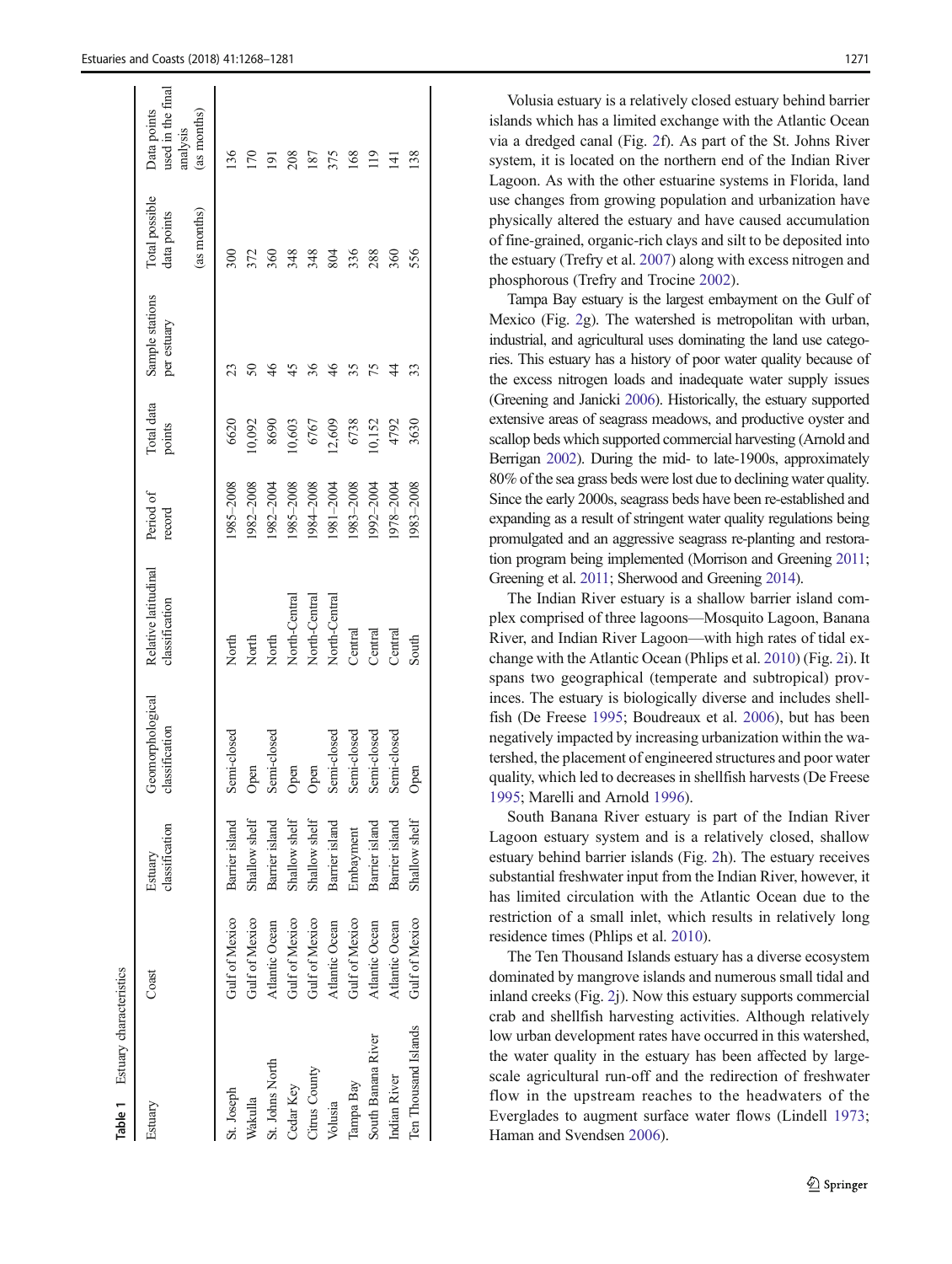<span id="page-5-0"></span>

Fig. 2 Estuaries and respective sample sites in the study area. a St. Joseph estuary. b Wakulla estuary. c St. Johns North estuary. d Cedar Key estuary. e Citrus County estuary. f Volusia estuary. g Tampa Bay estuary. h South Banana River estuary. i Indian River estuary. j Ten Thousand Islands estuary

# Data Sources

Surface water quality data [i.e., temperature (°C); salinity; dissolved oxygen (DO; mg  $L^{-1}$ ); pH<sub>NBS</sub> (standard units)] from each of the estuaries were provided by the FDACS [\(http://](http://www.freshfromflorida.com/Divisions-Offices/Aquaculture) [www.freshfromflorida.com/Divisions-Offices/Aquaculture](http://www.freshfromflorida.com/Divisions-Offices/Aquaculture)). Water samples were usually surface, collected from a median depth of 1.2 m below water surface over the time interval of this study. All data were collected by FDACS employees in accordance with standard methods and protocols, including calibrations used by the state, in FDACS and commercial laboratories (personal communication C. Brooks and J. Fleiger both at FDACS).

Data spanning over 30 years (1978–2008) were available for the estuaries, except for the South Banana River estuary which was monitored for only 14 years (Table [1](#page-4-0)). The sample collection frequency per estuary was generally monthly, though all sample sites within each estuary were not always sampled. Additionally, some sample sites were removed or added during the period of record. Though the sample site identification numbers for each estuary were provided by FDACS, the latitude and longitude coordinates were not available for all sites within each estuary. All sites are seen in Fig. 2 as provided by FDACS.

#### Data Processing and Statistical Analysis

All water quality variable data sets were first assessed for outlier values. Based on typical value ranges for Florida, outlier data points were identified for seawater temperatures < 5 °C, pH values  $< 5.0$  and  $> 9.5$ , DO values  $< 1.00$  and  $>$ 10.00 mg  $L^{-1}$ , and salinity values < 3.00 and > 45.00 (Hand [2004\)](#page-12-0). The resulting data set was then analyzed for the detection of statistical outliers using the Grubbs outlier test ( $\alpha$  = 0.05). After the removal of the outlier values, the final data set had a total of 80,693 individual water quality data points from a total of 433 sample sites located in all estuaries (Fig. [1;](#page-3-0) Table [1](#page-4-0)). The data sets were then processed to provide a single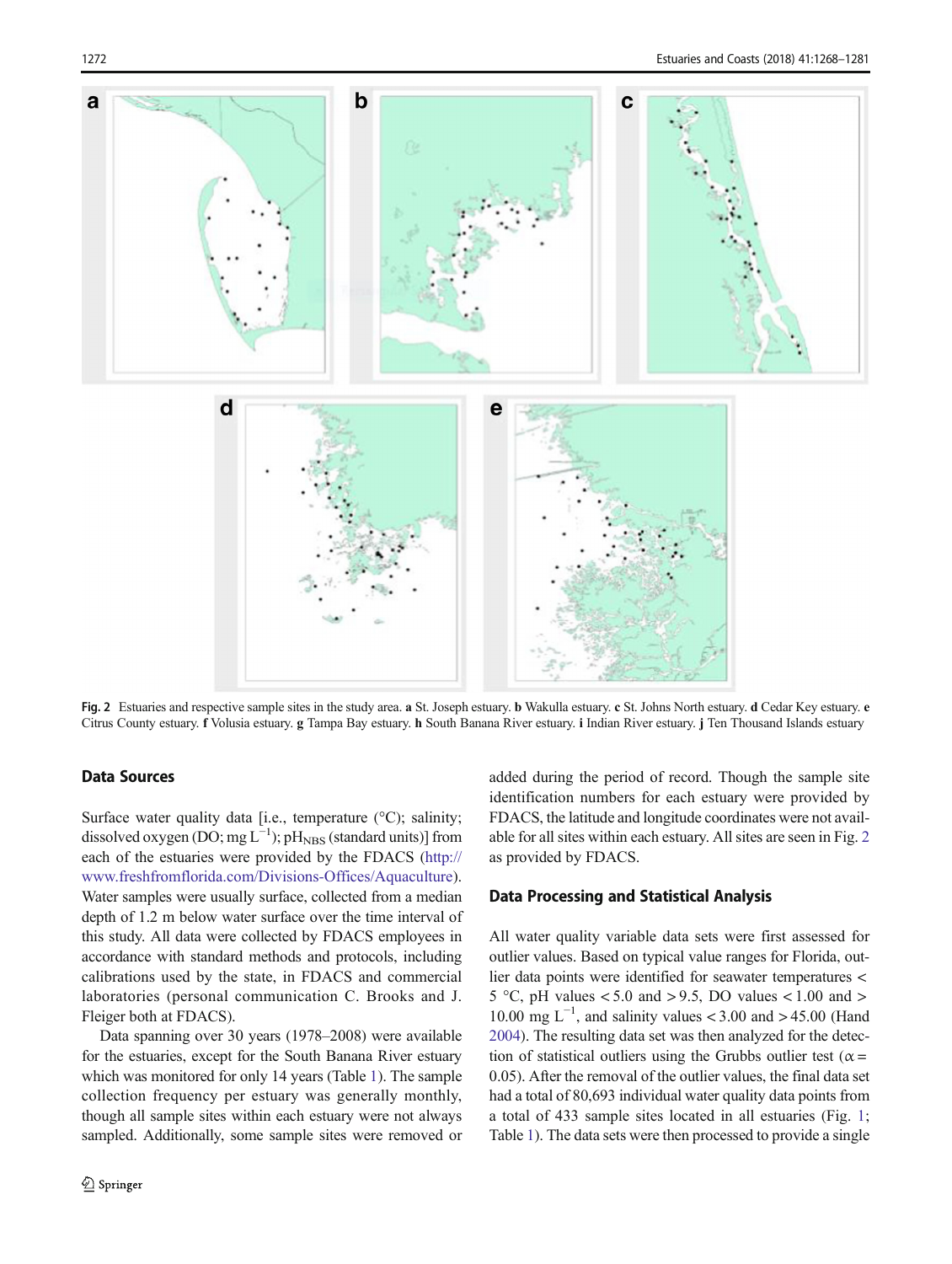

#### Fig. 2 (continued)

monthly average for each water quality variable within each estuary by taking the raw data values from all sample sites within that estuary (Table [1](#page-4-0)). The monthly average values were organized chronologically and coded for four seasons (Spring: March, April, May; Summer: June, July, August; Fall: September, October, November; Winter: December, January, February) within each calendar year. A decomposition step was applied to each variable's data set by first smoothing using a centered moving average with length equal to that of a coded season (i.e., 3). Using an additive model, the moving averages were subtracted from the monthly average values (raw seasonal values). Subsequently, the medians of the raw seasonal values within each seasonal cycle were calculated and then adjusted so their average value was equal to zero. These adjusted median values were then subtracted from the data to provide the seasonally detrended data on which the linear regressions were performed (Makridakis et al. [1998](#page-12-0)). The slopes of the respective regression models were first determined if they were independently and significantly different from zero (i.e., changes in the respective water quality variable were significantly increasing or decreasing over time). The rates of change for the respective water quality variables (i.e., the slopes of the regression models) were compared to determine if there were significant differences between the estuaries based on their location on the Gulf of Mexico or Atlantic Ocean coasts and latitudinally (Table [1\)](#page-4-0). These comparisons used the general linear model, where the water quality variables were the responses, the estuary locations per Table [1](#page-4-0) were the factors and the covariate was the months of the data collection. The interaction term was set as (estuary location \* months) and the resulting comparisons were evaluated using the Tukey post hoc multiple comparison test ( $\alpha = 0.05$ ). The monthly data used in the regression analyses were also used to determine if there were significant differences between the water quality variables among the respective estuaries using one-way ANOVA and the Tukey post hoc multiple comparison test ( $\alpha$  = 0.05). Additionally, summary statistics were generated and correlations were determined between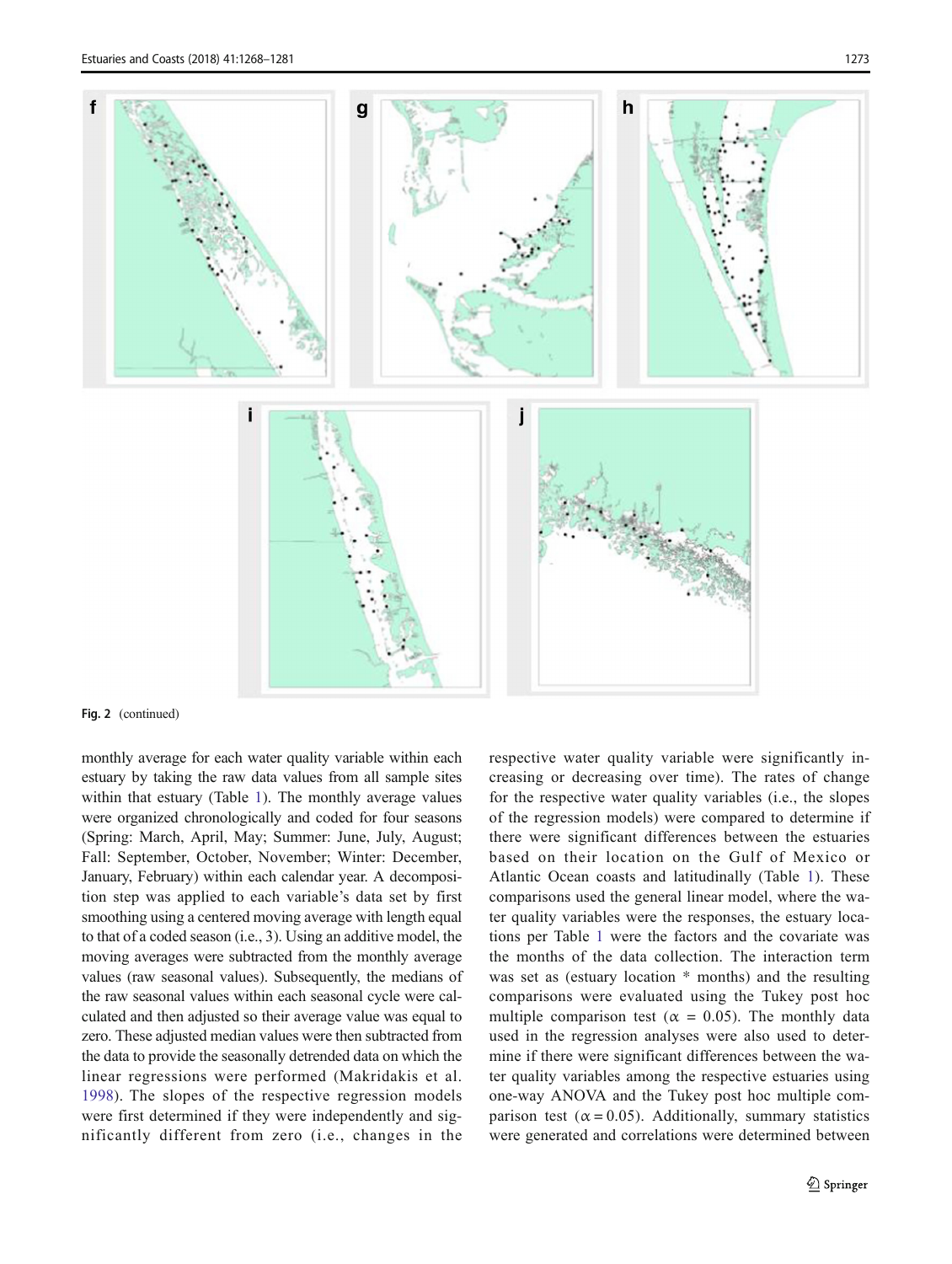selected water quality variables (Table [2](#page-8-0)). All statistical tests were performed using Minitab (ver 17) (Minitab, Inc., State College, PA).

# Results

One of the operational hypotheses of this study was to determine if there were significant differences between the estuaries when comparing the (1) average water quality parameter data and (2) rates of change in those parameters, when grouped by latitudinal or coastal location (Table [1\)](#page-4-0). The average monthly values for the 10 estuaries were DO  $(6.85 \pm$ 0.50 mg L<sup>-1</sup>), pH (8.05 ± 0.08), salinity (26.37 ± 5.66), and temperature (23.54  $\pm$  1.48 °C) for all estuaries were relatively consistent, showing minimal mean differences between the estuaries at a state-wide level (Table [2](#page-8-0)). The ANOVA found no significant differences between any of the estuaries when water quality variables were compared, regardless of being grouped by latitude or coastal location. However, within this robust dataset the range of values for each water quality variable were relatively large (DO 1.11–10.00 mg  $L^{-1}$ ; pH 5.37– 9.11; salinity 3.27–44.93; temperature 7.04–41.53 °C), indicating there were significant chemical and biogeochemical heterogeneity within all the estuaries (Table [2](#page-8-0)).

Similar to the ANOVA results, there were no latitudinal or coastal relationships between the rates of change (i.e., slopes of the regression models) for any of the water quality variables in the respective estuaries. However, there were statistically significant increasing or decreasing rates of change for one or more of the water quality variables within each of the estuaries during the period of this study.

The pH values were shown to significantly decrease over time in 8 of the 10 estuaries, at an average rate of  $6.63 \times$  $10^{-4}$  pH units year<sup>-1</sup> (Table [3\)](#page-9-0). The least to greatest rates of change occurred in Citrus County  $(2.52 \times 10^{-5} \text{ pH})$ units year<sup>-1</sup>) and Ten Thousand Islands  $(2.16 \times 10^{-3} \text{ pH})$ units year $^{-1}$ ) estuaries, respectively (Table [3](#page-9-0)).

There was significant decreasing DO values in 8 of the 10 estuaries at an average rate of 2.44 ×  $10^{-3}$  mg L<sup>-1</sup> year<sup>-1</sup> and ranged from  $1.30 \times 10^{-3}$  mg L<sup>-1</sup> year<sup>-1</sup> (Citrus County) to  $5.56 \times 10^{-3}$  mg L<sup>-1</sup> year<sup>-1</sup> (South Banana River). One estuary, Ten Thousand Islands, had a significant increase in DO  $(1.40 \times 10^{-3} \text{ mg } L^{-1} \text{ year}^{-1})$ , while Tampa Bay data showed no significant trend in either direction (Table [3\)](#page-9-0).

The majority of the estuaries had significant changes in salinity during the study period and averaged an increase in  $8.73 \times 10^{-3}$  $8.73 \times 10^{-3}$  $8.73 \times 10^{-3}$  year<sup>-1</sup> (Table 3). Of the six estuaries showing changes, South Banana River  $(1.58 \times 10^{-2} \text{ year}^{-1})$  and Citrus County  $(1.12 \times 10^{-2} \text{ year}^{-1})$  had the greatest rates of increase. These rates of increasing salinity were approximately 1.4-fold to 3.8-fold greater than the rates in the other four estuaries (Table [3](#page-9-0)), with Tampa Bay having the lowest rate of increase at  $4.19 \times 10^{-3}$  year<sup>-1</sup>.

Within only four of the estuaries were the DO values significantly correlated with salinity values, three of those being negatively (Cedar Key,  $r^2 = -0.221$ ; Citrus County,  $r^2 = -$ 0.340; South Banana River,  $r^2 = -0.297$ ) and one positively (Ten Thousand Islands,  $r^2 = 0.337$ ) correlated (Table [4](#page-9-0)). The relationship between DO and pH was significantly and positively correlated in only two of the estuaries (Cedar Key,  $r^2$  = 0.326; Citrus County,  $r^2 = 0.277$ ) (Table [4](#page-9-0)).

Water temperatures significantly increased in three of the estuaries during the study period at an average rate of  $2.80 \times 10^{-3}$  °C year<sup>-1</sup> (Table [3\)](#page-9-0). The rates of increase were similar in Tampa Bay  $(3.18 \times 10^{-3} \text{ °C year}^{-1})$  and Ten Thousand Islands  $(3.50 \times 10^{-3} \text{ °C year}^{-1})$  which were approximately 2.0-fold greater than the rate of increase in South Banana River  $(1.68 \times 10^{-3} \text{ °C year}^{-1})$ . There were no significant decreases in water temperature in the estuaries of this study.

## **Discussion**

Ocean acidification (OA) is the result of increasing atmospheric  $CO<sub>2</sub>$ , which increases the rates of absorption into surface water. This increase in aqueous  $CO<sub>2</sub>$  decreases the pH of the water which subsequently alters the geochemistry, specifically carbonate chemistry (Doney [2010\)](#page-12-0). Factors which directly influence the rates at which atmospheric  $CO<sub>2</sub>$  is absorbed, include temperature, salinity, and biological activities  $[i.e., CO<sub>2</sub>$  production (source) from respiration,  $CO<sub>2</sub>$  con-sumption (sink) from photosynthesis] (Doney et al. [2009;](#page-12-0) Miller et al. [2009;](#page-13-0) Koch et al. [2013](#page-12-0); Dupont et al. [2014\)](#page-12-0). However, how estuaries respond to increases in atmospheric  $CO<sub>2</sub>$  and other anthropogenic stressors compared to offshore waters is a reflection on their relatively shallower depths, higher rates of productivity in the water column and sediments (i.e., plants, animals, microbial), juxtaposition to terrestrial discharges of fresh water and coincident nutrient input, temperature fluctuations and being less buffered than marine waters (Waldbusser et al. [2011](#page-13-0)).

These OA-driven changes in an estuary's carbonate chemistry can exert significant negative pressures on the development and maturation of resident shellfish and other calcifying organisms (Miller et al. [2009;](#page-13-0) Pörtner [2010](#page-13-0); Sui et al. [2017\)](#page-13-0). The negative pressures can have significant economic consequences if the estuary supports commercial shellfish harvesting. All the estuaries in this study were active shellfish harvesting ecosystems during the time period of the data sets. Current sites contribute approximately 59% of the annual \$257.7 million private and commercial seafood industry in Florida [\(http://www.freshfromflorida.com/Business-Services/](http://www.freshfromflorida.com/Business-Services/Aquaculture) [Aquaculture\)](http://www.freshfromflorida.com/Business-Services/Aquaculture).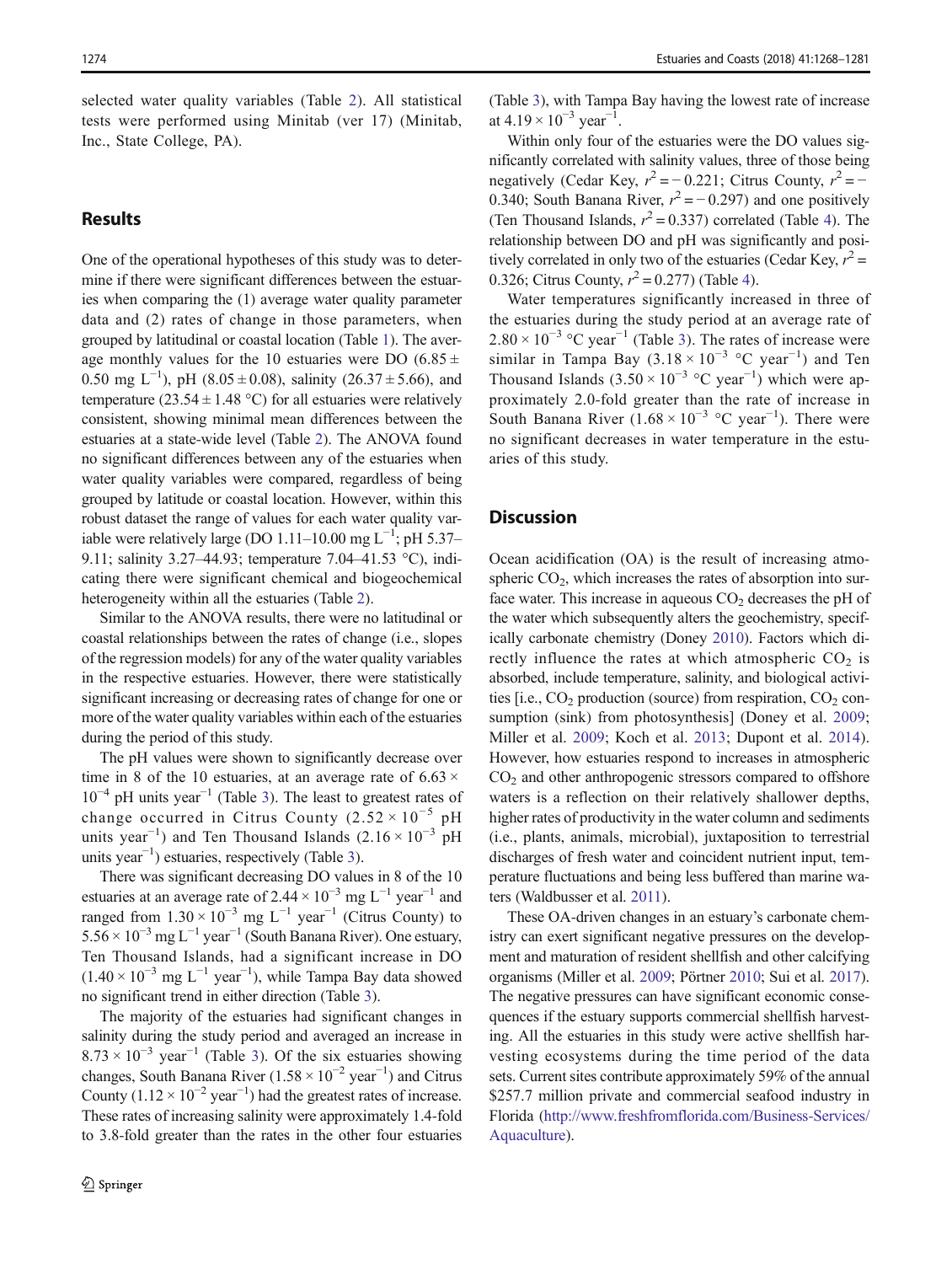<span id="page-8-0"></span>

| Variable            | Estuary              | $Mean \pm SD$    | Minimum value | Maximum value |
|---------------------|----------------------|------------------|---------------|---------------|
| $DO(mg L^{-1})$     | St. Joseph           | $7.47 \pm 1.42$  | 2.63          | 9.69          |
|                     | Wakulla              | $7.63 \pm 1.53$  | 2.45          | 10.00         |
|                     | St. Johns North      | $6.61 \pm 1.40$  | 2.46          | 9.95          |
|                     | Cedar Key            | $7.22 \pm 1.26$  | 1.11          | 9.94          |
|                     | Citrus County        | $7.21 \pm 1.15$  | 2.65          | 9.99          |
|                     | Volusia              | $6.25 \pm 1.78$  | 1.68          | 9.93          |
|                     | Tampa Bay            | $6.63 \pm 0.87$  | 3.31          | 8.99          |
|                     | South Banana River   | $6.30 \pm 1.29$  | 2.77          | 9.22          |
|                     | <b>Indian River</b>  | $6.73 \pm 1.47$  | 2.44          | 9.90          |
|                     | Ten Thousand Islands | $6.42 \pm 1.04$  | 3.72          | 8.28          |
| pH (standard units) | St. Joseph           | $8.11 \pm 0.35$  | 6.35          | 8.72          |
|                     | Wakulla              | $8.02 \pm 0.34$  | 6.38          | 8.90          |
|                     | St. Johns North      | $7.89 \pm 0.30$  | 5.37          | 9.11          |
|                     | Cedar Key            | $7.98 \pm 0.16$  | 7.45          | 8.39          |
|                     | Citrus County        | $8.05 \pm 0.18$  | 7.58          | 8.63          |
|                     | Volusia              | $8.04 \pm 0.28$  | 6.54          | 8.63          |
|                     | Tampa Bay            | $8.09 \pm 0.22$  | 7.59          | 8.80          |
|                     | South Banana River   | $8.17 \pm 0.33$  | 6.89          | 8.78          |
|                     | <b>Indian River</b>  | $8.10 \pm 0.29$  | 6.44          | 8.76          |
|                     | Ten Thousand Islands | $8.03 \pm 0.25$  | 7.19          | 8.80          |
| Salinity            | St. Joseph           | $30.48 \pm 4.31$ | 12.56         | 37.13         |
|                     | Wakulla              | $20.80 \pm 4.63$ | 5.13          | 31.67         |
|                     | St. Johns North      | $31.38 \pm 4.26$ | 11.80         | 39.64         |
|                     | Cedar Key            | $24.31 \pm 4.00$ | 10.26         | 32.78         |
|                     | Citrus County        | $16.58 \pm 4.24$ | 3.27          | 27.80         |
|                     | Volusia              | $31.62 \pm 4.25$ | 18.60         | 44.43         |
|                     | Tampa Bay            | $30.05 \pm 2.60$ | 20.37         | 36.98         |
|                     | South Banana River   | $19.25 \pm 4.30$ | 11.39         | 30.48         |
|                     | <b>Indian River</b>  | $28.61 \pm 5.43$ | 12.67         | 43.97         |
|                     | Ten Thousand Islands | $30.65 \pm 4.43$ | 16.73         | 41.40         |
| Temperature (°C)    | St. Joseph           | $22.82 \pm 6.15$ | 9.99          | 31.75         |
|                     | Wakulla              | $21.32 \pm 5.82$ | 9.64          | 31.82         |
|                     | St. Johns North      | $21.83 \pm 5.88$ | 7.56          | 30.88         |
|                     | Cedar Key            | $22.52 \pm 6.08$ | 8.53          | 32.47         |
|                     | Citrus County        | $22.78 \pm 5.54$ | 7.12          | 32.38         |
|                     | Volusia              | $23.86 \pm 5.72$ | 7.04          | 32.05         |
|                     | Tampa Bay            | $24.93 \pm 5.07$ | 13.17         | 33.01         |
|                     | South Banana River   | $25.04 \pm 4.32$ | 13.80         | 30.99         |
|                     | <b>Indian River</b>  | $24.77 \pm 4.65$ | 8.94          | 41.53         |
|                     | Ten Thousand Islands | $25.55 \pm 4.47$ | 14.12         | 33.07         |

The complexity of the data for the respective variables within each of these estuaries demonstrates unique, local narratives, where intra-estuary influences exist juxtaposed to regional trends. Borges and Gypens [\(2010](#page-11-0)) showed through numerical modeling of nearshore coastal marine systems that eutrophication could counter the effect of rising  $CO<sub>2</sub>$  due to the input of nutrients of terrestrial origins. Additionally, the dissolution of carbonate sediments (Barnes and Cuff [2000;](#page-11-0) Alongi et al. [2006;](#page-11-0) Yates and Halley [2006;](#page-14-0) Cyronak et al. [2013;](#page-11-0) Green et al. [2013](#page-12-0)) and dissolving carbonate platform that underlies all of Florida, phytoplankton blooms, and the presence of healthy seagrass meadows (Garrard et al. [2014](#page-12-0)) have been shown to play an active role in ameliorating the effects of decreasing pH. This complexity, as exemplified by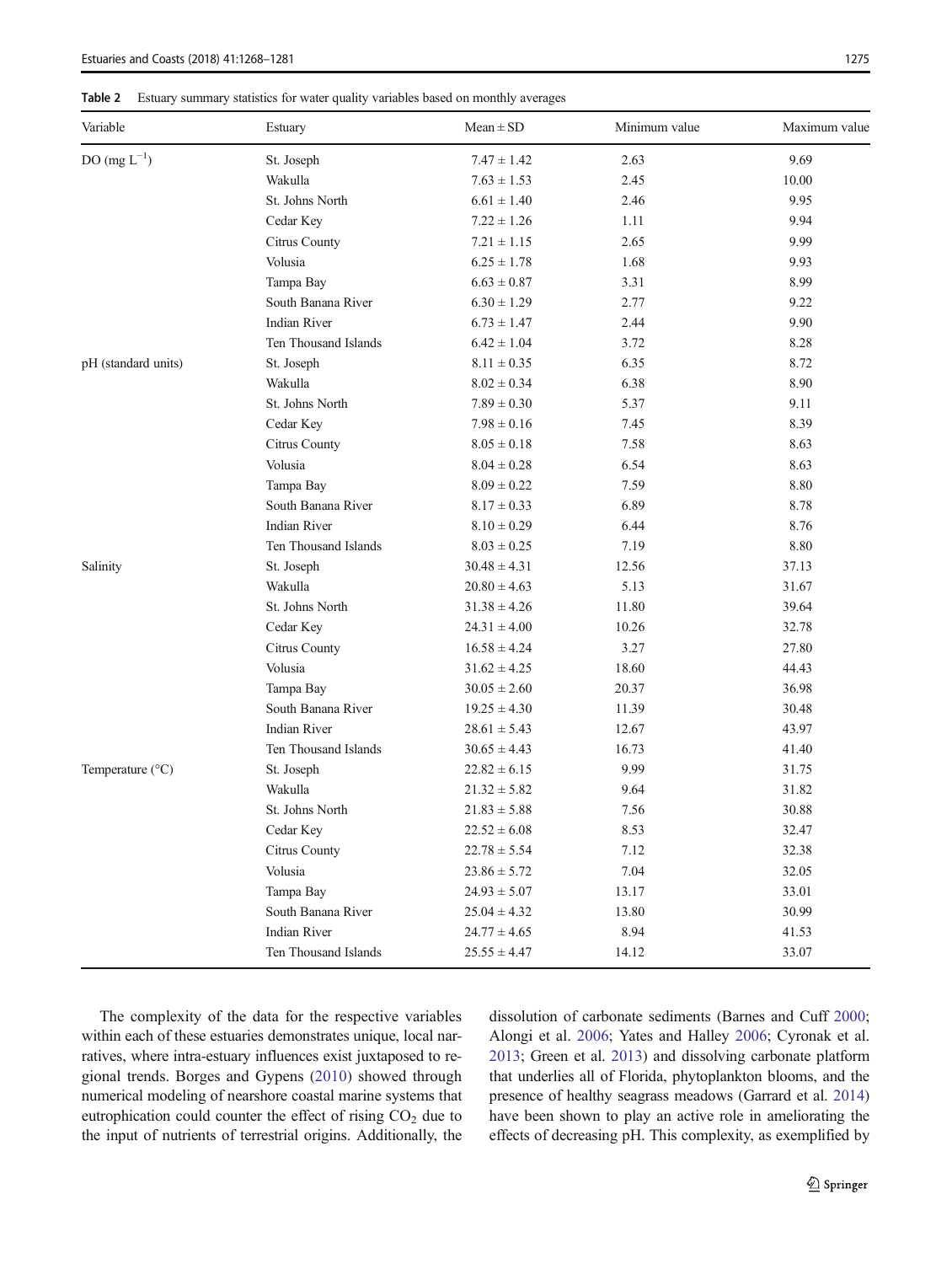<span id="page-9-0"></span>

| Estuary              | Dissolved oxygen |                                                                                                                                           | Ъq              |                                                               | Salinity           |                                                              | Temperature     |                                                   |
|----------------------|------------------|-------------------------------------------------------------------------------------------------------------------------------------------|-----------------|---------------------------------------------------------------|--------------------|--------------------------------------------------------------|-----------------|---------------------------------------------------|
|                      |                  | Months <sup>a</sup> $(mg L^{-1})$ year <sup>-1</sup>                                                                                      | Months          | Standard units year <sup>-1</sup>                             | Months $year^{-1}$ |                                                              |                 | Months $\degree$ C year <sup>-1</sup>             |
| St. Joseph           | 136              | $-2.11 \times 10^{-3} \pm 5.76 \times 10^{-4}$                                                                                            | 158             | $-5.52 \times 10^{-4} \pm 1.44 \times 10^{-6}$ <sup>***</sup> | 175                | $8.29 \times 10^{-3} \pm 1.42 \times 10^{-3}$ <sup>***</sup> | $\overline{81}$ | $1.25 \times 10^{-3} \pm 7.02 \times 10^{-4}$     |
| Wakulla              | $\overline{170}$ | $-1.55 \times 10^{-3} \pm 5.88 \times 10^{-4}$ <sup>**</sup>                                                                              | 198             | $8.04 \times 10^{-5} \pm 1.20 \times 10^{-6}$                 | 254                | $5.65 \times 10^{-3} \pm 1.05 \times 10^{-3}$ ***            | 258             | $8.40 \times 10^{-4} \pm 4.82 \times 10^{-4}$     |
| St Johns North       | 5                | $-1.76 \times 10^{-3} \pm 4.68 \times 10^{-4}$ **                                                                                         | 233             | $-8.88 \times 10^{-5} \pm 9.16 \times 10^{-5}$                | 220                | $-9.84 \times 10^{-4} \pm 1.34 \times 10^{-3}$               | 245             | $1.74 \times 10^{-3} \pm 6.95 \times 10^{-3}$ *   |
| Cedar Key            | 208              | $-2.28 \times 10^{-3} \pm 4.68 \times 10^{-4}$ <sup>**</sup>                                                                              | 221             | $-3.36 \times 10^{-4} \pm 5.06 \times 10^{-5}$ <sup>***</sup> | 259                | $-4.32 \times 10^{-4} \pm 1.03 \times 10^{-3}$               | 258             | $-2.88 \times 10^{-4} \pm 6.02 \times 10^{-4}$    |
| Citrus County        | 187              | $-1.30 \times 10^{-3} \pm 4.56 \times 10^{-4}$ **                                                                                         | 176             | $-2.52 \times 10^{-4} \pm 6.54 \times 10^{-5}$ **             | 226                | $1.12 \times 10^{-2} \pm 8.76 \times 10^{-4}$ <sup>**</sup>  | 228             | $1.20 \times 10^{-3} \pm 6.29 \times 10^{-4}$     |
| Volusia              | 375              | $-2.95 \times 10^{-3} \pm 5.04 \times 10^{-4}$ **                                                                                         | 496             | $-3.96 \times 10^{-4} \pm 6.58 \times 10^{-5}$ ***            | 478                | $-8.40 \times 10^{-4} \pm 1.05 \times 10^{-3}$               | 485             | $1.58 \times 10^{-3} \pm 1.40 \times 10^{-3}$     |
| Tampa Bay            | 168              | $5.64 \times 10^{-4} \pm 3.96 \times 10^{-4}$                                                                                             | 182             | $-3.60 \times 10^{-4} \pm 8.84 \times 10^{-5}$ <sup>***</sup> | 205                | $4.19 \times 10^{-3} \pm 2.64 \times 10^{-4}$ <sup>**</sup>  | 210             | $3.18 \times 10^{-3} \pm 8.47 \times 10^{-4}$ *** |
| South Banana River   | $\frac{19}{2}$   | $-5.56 \times 10^{-3} \pm 8.40 \times 10^{-4}$ <sup>**</sup>                                                                              | $\overline{22}$ | $-7.44 \times 10^{-4} \pm 2.34 \times 10^{-4}$ <sup>**</sup>  | 123                | $1.58 \times 10^{-2} \pm 1.45 \times 10^{-3}$ **             | 123             | $1.68 \times 10^{-3} \pm 1.26 \times 10^{-3}$     |
| Indian River         | $\overline{4}$   | $-2.10 \times 10^{-3} \pm 5.88 \times 10^{-4}$ **                                                                                         | 164             | $-3.10 \times 10^{-4} \pm 1.02 \times 10^{-4}$ *              | 178                | $-1.20 \times 10^{-3} \pm 1.51 \times 10^{-3}$               | 173             | $4.80 \times 10^{-4} \pm 9.50 \times 10^{-4}$     |
| Ten Thousand Islands | 138              | $1.40 \times 10^{-3} \pm 5.4 \times 10^{-4}$                                                                                              | 162             | $-2.16 \times 10^{-3} \pm 1.10 \times 10^{-4}$ <sup>**</sup>  | 172                | $7.24 \times 10^{-3} \pm 12.6 \times 10^{-3}$ **             | 185             | $3.50 \times 10^{-3} \pm 1.45 \times 10^{-3}$ *   |
|                      |                  | <sup>a</sup> Months = total number of monthly averages included in the regression analyses during the period of record as listed in Table |                 |                                                               |                    |                                                              |                 |                                                   |

Table 4 Correlation coefficients between monthly dissolved oxygen and salinity or pH

| Estuary              | Dissolved oxygen vs. |           |
|----------------------|----------------------|-----------|
|                      | salinity             | pH        |
| St. Joseph           | $-0.043$             | 0.063     |
| Wakulla              | $-0.037$             | 0.056     |
| St. Johns North      | 0.046                | 0.043     |
| Cedar Key            | $-0.221**$           | $0.326**$ |
| Citrus County        | $-0.340**$           | $0.277**$ |
| Volusia              | 0.016                | 0.112     |
| Tampa Bay            | $-0.071$             | $-0.057$  |
| Banana River         | $-0.297**$           | 0.140     |
| Indian River         | $-0.094$             | 0.089     |
| Ten Thousand Islands | $0.337**$            | 0.051     |

 $*_{p}$  < 0.05;  $*_{p}$  < 0.01

 $* p < 0.5; * p < 0.01$ 

 $k_p < 0.5$ ;  $* p < 0.01$ 

the wide range of values associated with average water quality variable value (Table [2](#page-8-0)) and lack of a consistent ecological response within all the estuaries, may be a contributing factor as to why no statistically significant differences were found between the estuaries, regardless of the water quality variable being compared and the location of the estuary. However, statistically significant rates of change for pH, salinity, temperature, and DO in select estuaries were detected over the time period of this study. Collectively, this suggests the physical and geochemical processes which are driving these significant rates of change are operating on a regional-tocontinental spatial scale in which Florida and all its estuaries are equally affected.

Of the four variables, pH demonstrates the most consistent and significant changes, and significant decreases observed in 8 of the 10 estuaries. The trend in decreasing pH is greatest on the Gulf Coast estuaries ( $n = 5$ ) with an average decrease of 7.3  $\times$ 10 <sup>−</sup><sup>4</sup> pH units year<sup>−</sup> 1 , while the average decrease in the Atlantic Coast estuaries ( $n = 3$ ) is  $5.0 \times 10^{-4}$  pH units year<sup>-1</sup>. These average rates of change in pH though significant, range from approximately 2–3.4 fold slower than that recorded in offshore waters [i.e., Atlantic  $1.5 \times 10^{-3}$  pH units year<sup>-1</sup> (Ríos et al. [2015](#page-13-0)) and Pacific  $1.7 \times 10^{-3}$  pH units year<sup>-1</sup> (Byrne et al. [2010](#page-11-0))].

Assuming that the 10 Florida shellfish estuaries were subjected to similar atmospheric  $CO<sub>2</sub>$  conditions and therefore was consistent regionally, increases in CO <sup>2</sup> alone can account for the regional decreases in pH. However, since the decreases are less than open ocean, clearly local estuarine chemical and biogeochemical processes have controlled the rate of decline. Major processes that may have mitigated the effects of increasing  $CO<sub>2</sub>$  include regional dissolution of the Florida carbonate platform that underlays all of the estuaries as well as eutrophication in which phytoplankton blooms are enhanced (Aufdenkampe et al. [2011\)](#page-11-0). Decreasing pH in the estuaries has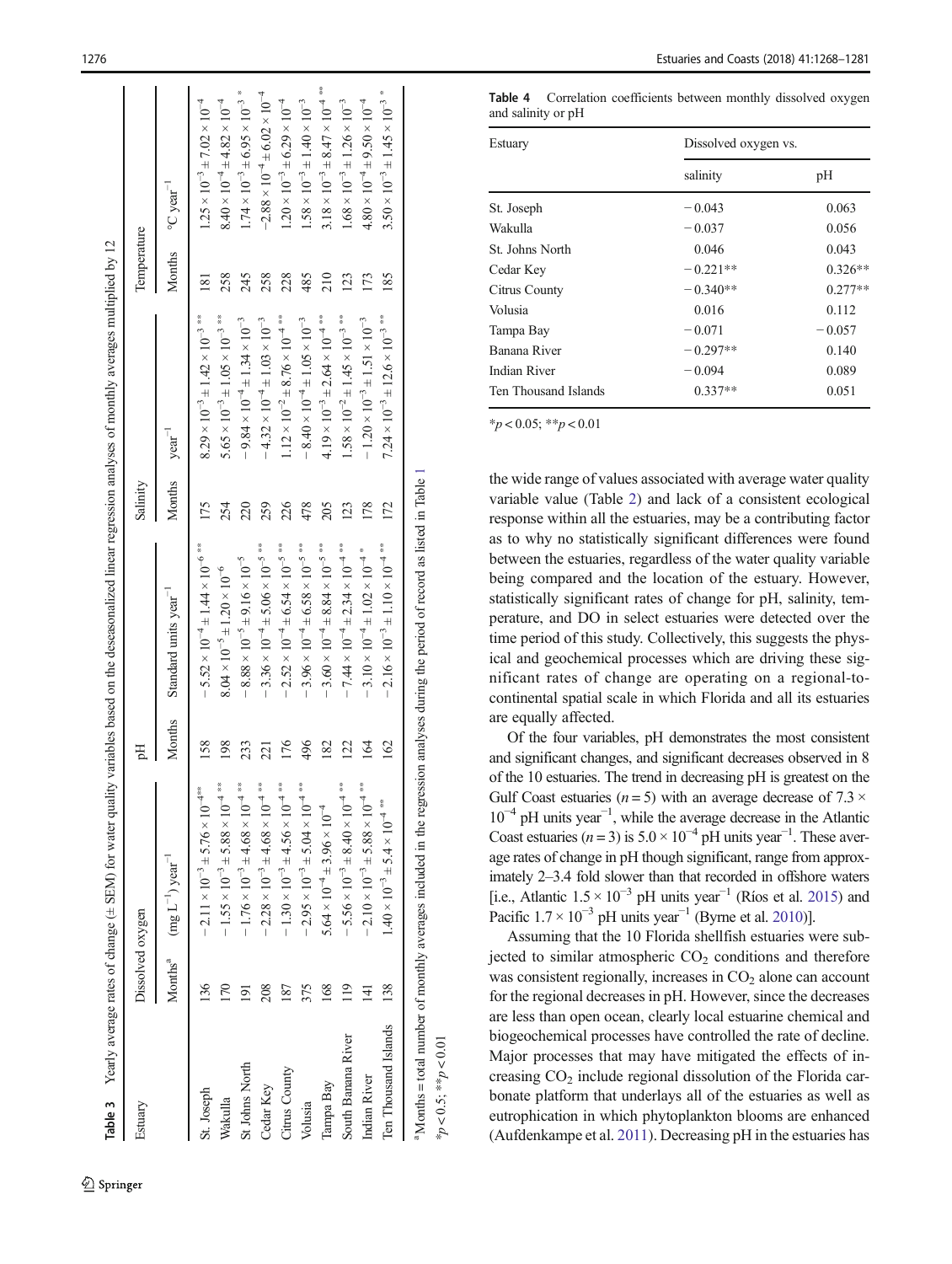implications for the dissolution rate of the coastal carbonate Floridan Platform, with a limestone loss rate of 1.3– 17.8 cm year−<sup>1</sup> from north to south (Willett [2005](#page-14-0)). Further declines in pH will increase dissolution and accelerate carbonate platform removal and aid in the buffering of the estuarine waters. The significant positive correlation between pH with DO in only two of the estuaries not only suggests that increasing eutrophication has exacerbated these trends (Green et al. [2009;](#page-12-0) Zang et al. [2011\)](#page-14-0) but also suggests that these parameters are decoupled in most of the estuaries. At present, there are a total of 425 waterbodies, including lakes, rivers, and water resources in Florida classified as nutrient impaired; approximately 27% of those are estuaries and coastal waters and 33% are surface water streams (Badruzzaman et al. [2012](#page-11-0)).

A note of caution is necessary for interpreting the pH data in this study due to the authors not knowing which type of pH electrode was used to collect these data. The magnitude and variability of carbonate chemistry such as pH in the coastal ocean are poorly constrained and often demonstrate extremes not observed in open ocean settings (Feely et al. [2008](#page-12-0); Challener et al. [2016](#page-11-0)). There is a consensus opinion that pH measurements in estuarine waters with commonly used glass potentiometric electrodes can be problematic due to improper calibration with buffers optimized to the ionic strength of the estuarine water (Millero [1986;](#page-13-0) Department of Energy [1994](#page-12-0); Waldbusser et al. [2011](#page-13-0); Duarte et al. [2013](#page-12-0)). While pH electrodes calibrated with commonly supplied National Institute of Standards and Technology (NIST) pH buffers, which are then used on high ionic strength waters, they can potentially lead to drift and errors in measurements. As a result of such errors, recommendations to accurately measure pH in marine systems encourage use of total seawater scale and color indicators as standard operating procedure (Clayton and Byrne [1993](#page-11-0)). Unfortunately, estuarine systems, with mixtures of fresh to marine waters can be problematic in pH measurements. Therefore, systematic bias over the time scale of these older data sets cannot be ruled out.

While 9 of 10 estuaries show increases in surface water temperatures, only 3 of the 10 estuaries are experiencing significant increases. Maul and Sims [\(2007\)](#page-13-0) proposed there was no geographic relationship with coastal surface water temperatures around Florida. Our analyses of temperature of the shellfish estuaries corroborate with this finding; no clear latitudinal trends were observed. However, Maul and Sims [\(2007](#page-13-0)) recognized that the temperature of Florida's coastal waters have increased at a rate of 0.2 to 0.4  $\mathrm{^{\circ}C}$  century<sup>-1</sup> when they included air temperatures in their model. Similarly, when the average water temperature increase rate from the three estuaries in this study is expressed on the same time scale, the rates corroborate  $(0.28 \text{ °C century}^{-1})$ .

Amos et al. [\(2013\)](#page-11-0) have also shown the surface water temperatures along coastal zones are increasing at rates an order of magnitude greater than the average global trend of

0.13 °C decade<sup>-1</sup>, which is derived from open ocean measurements (IPCC [2007\)](#page-12-0). They suggest these higher rates of change are due to coastal developments, resulting in increased net temperatures in rivers and lakes which discharge into coastal waters, and the radiative heating of the relatively shallower coastal waters. The three estuaries which showed significant increases in their surface water temperatures are impacted by discharges from major rivers whose watersheds are extensively urbanized (St. Johns North and Tampa Bay) (Hendrickson and Konwinski [1998](#page-12-0); Greening et al. [2014](#page-12-0)) or have extensive engineered barriers and canal systems which hold and divert water into the coastal zone (Ten Thousand Islands) (Krauss et al. [2011\)](#page-12-0).

Net estuarine salinity is most influenced at short (e.g., precipitation events, tidal flushing) and long temporal periods by the hydrology in the associated watershed. Long-term decreases in salinity can be driven by increased precipitation rates due to changing global weather patterns which increase the discharge rates of streams and lakes into estuaries (Stocker et al. [2013\)](#page-13-0). An additional freshwater input, which is significant in Florida, is submarine groundwater discharge (SGD). Studies on these freshwater groundwater systems have shown discharge rates ranging from 0.23 to 5.3 m<sup>3</sup> m<sup>-2</sup> year<sup>-1</sup>, which is similar to smaller river and first magnitude spring discharge rates (Cable et al. [1997](#page-11-0); Santos et al. [2008](#page-13-0)).

Six of the estuaries demonstrated significant increases in salinity over the time interval of this study, at an average rate of  $8.7 \times 10^{-3}$  year<sup>-1</sup>, while none of the remaining estuaries showed significant decreases or freshening. Increases in estuary salinity are most often driven by reductions in the quantity of freshwater discharge, which can result from increased demand, reduction in the number and/or intensity of precipitation events, and evapotranspiration (Flemer and Champ [2006\)](#page-12-0). An additional forcing of increasing salinities in estuaries is sea level rise (SLR). Satellite data from 1993 to 2003 shows an average SLR rate of 3.1 mm year<sup>-1</sup> (Cazenave and Nerem [2004](#page-11-0)), which is approximately double the average rate  $(1.7 \text{ mm year}^{-1})$  during the early to mid-twentieth century (Bates et al. [2008](#page-11-0)). The pre-2006 SLR rates for Florida have been shown to average approximately  $3.0$  mm year<sup>-1</sup>, but increasing to approximately 9.0 mm year<sup> $-1$ </sup> from 2006 to present (Wdowinski et al. [2016](#page-14-0)). The increase in sea level forces sea water with higher salinities into the estuaries for longer periods of time. Additionally, the higher sea level exerts increased hydraulic pressures on SGD processes and river and lake discharges, collectively reducing the respective discharge rates of fresh water into the estuaries (Passeri et al. [2015\)](#page-13-0).

Dissolved oxygen concentrations are negatively affected by increasing temperatures and increasing salinities shown in the respective data sets in this study. Nine of the estuaries exhibit significant reductions in DO over the time period of this study at an average rate of  $2.4 \times 10^{-3}$  mg L<sup>-1</sup> year<sup>-1</sup>. In addition to the physical constraints on the saturation capacity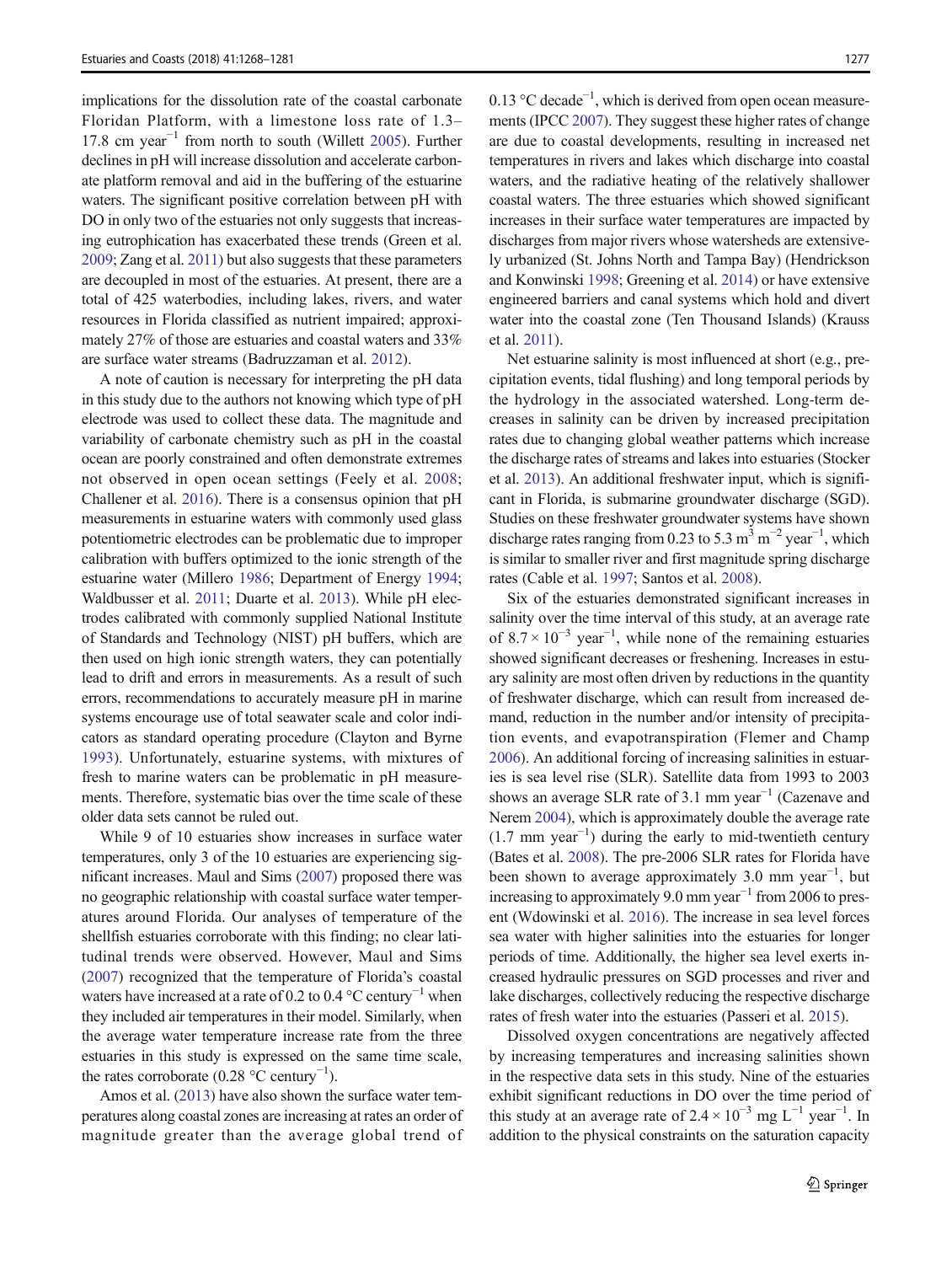<span id="page-11-0"></span>of DO in estuarine water (i.e., temperature and salinity), biogeochemical processes likely play substantial roles. The demand for DO increases with the addition of nutrients and simple and complex carbon compounds (e.g., sewage, agricultural runoff, urban runoff, etc.) (Rabalais et al. [2002](#page-13-0); Smith [2003;](#page-13-0) Turner and Rabalais [2003\)](#page-13-0). All of the estuary watersheds in this study are combinations of agricultural and urban development and carry elevated concentrations of most nutrients and carbon sources shown to promote eutrophication (McPherson et al. [2000](#page-13-0); Badruzzaman et al. 2012).

Analyses of long-term datasets provide a way to detect changes in water quality variables which may be too small to detect at shorter temporal scales, thereby opening a "window to the past" and assisting in predicting environmental trends. As valuable as these datasets are in revealing longterm trends, their qualities are often imperfect. Nevertheless, the datasets presented here provide an important 26-year, synoptic survey of how Floridan estuaries on the Gulf of Mexico and Atlantic Ocean coasts are responding to climate change and anthropogenic stressors. Declining pH and oxygen trends associated with OA in estuary water quality are concerning because of their potential impacts on fisheries and aquatic resources which are economically important in Florida. However, robust data sets such as these suggest that local-toregional processes are partially ameliorating the pH decreases associated with ocean acidification.

Acknowledgements This study was funded by the USGS Coastal and Marine Geology Program. Any use of trade, firm, or product names is for descriptive purposes only and does not imply endorsement by the US Government. We thank the following for their input into this project, Sherwood Wilhelm, Chris Brooks, and J. Fleiger from the Florida Department of Agriculture and Consumer Services (FDACS), Ed Sherwood and Holly Greening, Tampa Bay Estuary Program provided insight into Tampa Bay data and E. Raabe, J. Kleypas, and T. Clayton who provided input on early discussions of this paper.

Funding This study was funded by the US Geological Survey Coastal and Marine Geology Program.

#### Compliance with Ethical Standards

Conflict of Interest The authors have no conflicts of interest to declare.

Open Access This article is distributed under the terms of the Creative Commons Attribution 4.0 International License (http:// creativecommons.org/licenses/by/4.0/), which permits unrestricted use, distribution, and reproduction in any medium, provided you give appropriate credit to the original author(s) and the source, provide a link to the Creative Commons license, and indicate if changes were made.

#### References

Alongi, Daniel M., John Pfitzner, and Lindsay A. Trott. 2006. Deposition and cycling of carbon and nitrogen in carbonate mud of the lagoons of Arlington and Sudbury reefs, great barrier reef. Coral Reefs 25: 123–143.

- Amos, Carl L., Thamer B. Al-Rashidi, Karim Rakha, Hamdy El-Gamily, and Robert J. Nicholls. 2013. Sea surface temperature trends in the coastal ocean. Current Development in Oceanography 6: 1–13.
- Arnold, William S., and Mark E. Berrigan. 2002. A summary of the oyster (Crassostrea virginica) fishery in Florida. A Report to the Division of Marine Fisheries. Florida Fish and Wildlife Conservation Commission.
- Aufdenkampe, A.K., E. Mayorga, P.A. Raymond, J.M. Melack, S.C. Doney, S.R. Alin, R.E. Aalto, and K. Yoo. 2011. Riverine coupling of biogeochemical cycles between land, oceans, and atmosphere. Frontiers in Ecology and the Environment 9: 53–60.
- Badruzzaman, Mohammad, Jimena Pinzon, Joan Oppenheimer, and Joseph G. Jacangelo. 2012. Sources of nutrients impacting surface waters in Florida: a review. Journal of Environmental Management 109: 80–92.
- Barnes, D.J., and C. Cuff. 2000. Solution of reef rock buffers seawater against rising atmospheric CO2. In Proceedings of the ninth international coral reef symposium abstracts, ed. D. Hopley, M. Hopley, J. Tamelander, and T. Done, 248. Indonesia: State Ministry for the Environment.
- Bates, Bryson, Zbigniew W. Kundzewicz, Shaohong Wu, and Jean Palutikof. 2008. Climate change and water: Technical paper VI. Geneva: Intergovernmental Panel on Climate Change (IPCC).
- Borges, Alberto V., and Nathalie Gypens. 2010. Carbonate chemistry in the coastal zone responds more strongly to eutrophication than ocean acidification. Limnology and Oceanography 55: 346–353.
- Boudreaux, Michelle L., Jennifer L. Stiner, and Linda J. Walters. 2006. Biodiversity of sessile and motile macrofauna on intertidal oyster reefs in Mosquito Lagoon, Florida. Journal of Shellfish Research 25: 1079–1089.
- Byrne, R.H., S. Mecking, R.A. Feely, and X. Liu. 2010. Direct observations of basin-wide acidification of the North Pacific Ocean. Geophysical Research Letters 37: L02601. [https://doi.org/10.1029/](https://doi.org/10.1029/2009GL040999) [2009GL040999](https://doi.org/10.1029/2009GL040999).
- Cable, Jaye E., William C. Burnett, and Jeffrey P. Chanton. 1997. Magnitude and variations of groundwater seepage along a Florida marine shoreline. Biogeochemistry 38: 189–205.
- Cai, Wei-Jun, Xinping Hu, Wei-Jen Huang, Michael C. Murrell, John C. Lehrter, Steven E. Lohrenz, Wen- Chen Chou, Weidong Zhai, James T. Hollibaugh, Yongchen Wang, Pingsan Zhao, Xianghui Guo, Kjell Gundersen, Minhan Dai, and Gwo-Ching Gong. 2011. Acidification of subsurface coastal waters enhanced by eutrophication. Nature Geoscience 4: 766–770.
- Cazenave, Anny, and Robert S. Nerem. 2004. Present-day sea level change: Observations and causes. Reviews of Geophysics 42: RG3001.
- Challener, Roberta C., Lisa L. Robbins, and James B. McClintock. 2016. Variability of the carbonate chemistry in a shallow, seagrassdominated ecosystem: Implications for ocean acidification experiments. Marine and Freshwater Research 67: 163–172.
- Clayton, Tonya D., and Robert H. Byrne. 1993. Spectrophotometric seawater pH measurements: total hydrogen ion concentration scale calibration of m-cresol purple and at-sea results. Deep Sea Research Part I: Oceanographic Research Papers 40: 2115–2129.
- Cooksey, Cynthia, and Jeff Hyland. 2007. Sediment quality of the lower St. Johns River, Florida: an integrative assessment of benthic fauna, sediment-associated stressors, and general habitat characteristics. Marine Pollution Bulletin 54: 9–21.
- Cyronak, Tyler, Isaac R. Santos, Ashly McMahon, and Bradley D. Eyre. 2013. Carbon cycling hysteresis in permeable carbonate sands over a diel cycle: implications for ocean acidification. Limnology and Oceanography 58: 131–143.
- De Freese, D.E. 1995. Land acquisition: A tool for biological diversity protection in the Indian River Lagoon, Florida. Bulletin of Marine Science 57: 14–27.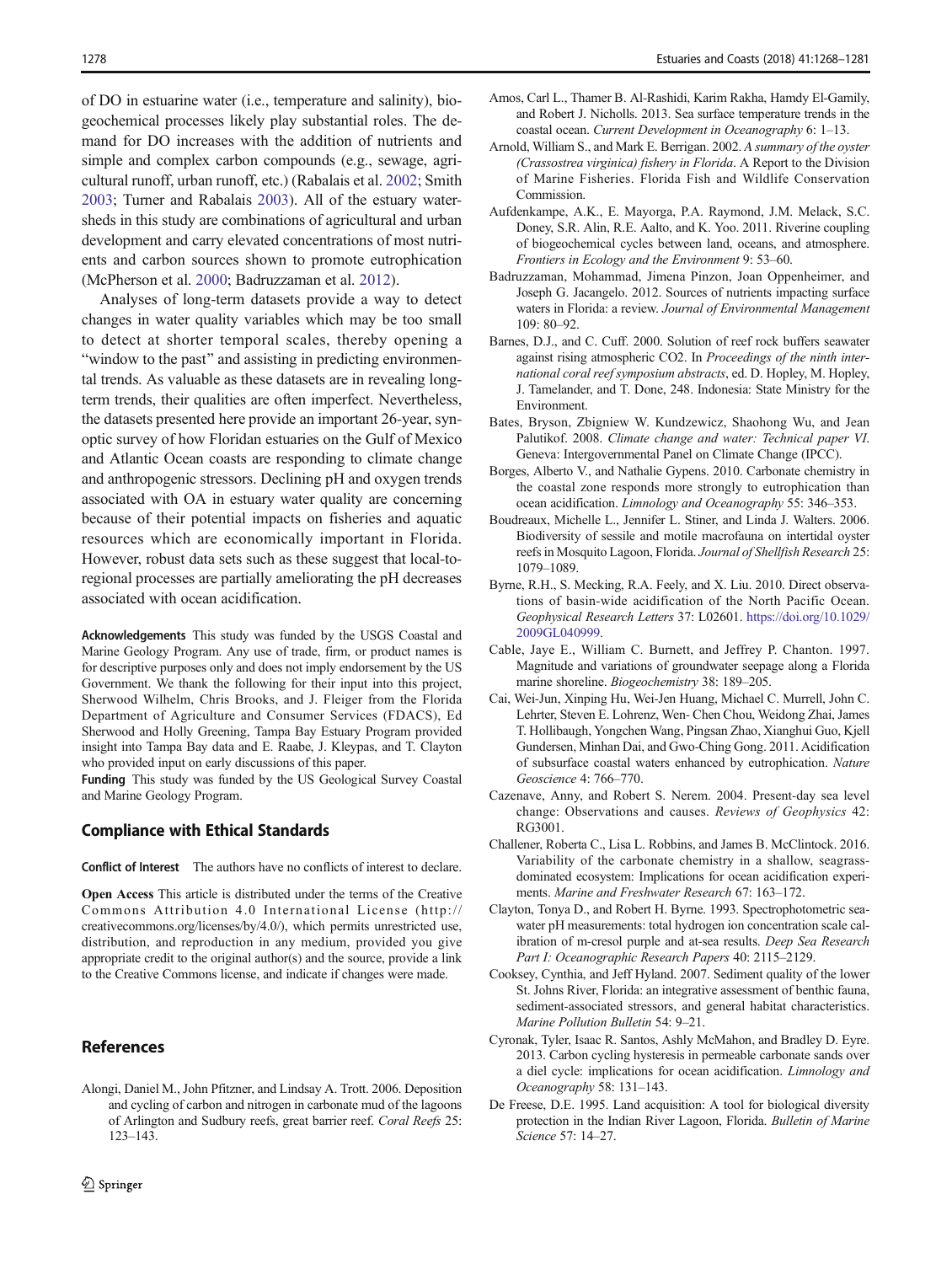- <span id="page-12-0"></span>Dean, Robert G., and Morrough Parker O'Brien. 1987. Florida's west coast inlets: shoreline effects and recommended action. Report no. 87-17. Gainesville: Coastal and Ocean Engineering Deparment, University of Florida.
- Department of Energy. 1994. Handbook of methods for the analysis of the various parameters of the carbon dioxide system in sea water: (version 2). In ORNL/CDIAC-74, ed. Andrew G. Dickson and Catherine Goyet, 187. Washington, DC: U.S. Department of Energy.
- Doney, S.C., N. Mahowald, I. Lima, R.A. Feely, F.T. Mackenzie, J.-F. Lamarque, and P.J. Rasch. 2007. Impact of anthropogenic atmospheric nitrogen and sulfur deposition on ocean acidification and the inorganic carbon system. P. Natl. Acad. Sci. USA 104: 14580-14585.
- Doney, Scott C. 2010. The growing human footprint on coastal and openocean biogeochemistry. Science 328: 1512–1516.
- Doney, Scott C., Victoria J. Fabry, Richard A. Feely, and Joan A. Kleypas. 2009. Ocean acidification: The other  $CO<sub>2</sub>$  problem. Annual Review of Marine Science 1: 169–192.
- Duarte, C.M., I.E. Hendriks, T.S. Moore, Ylva S. Olsen, Alexandra Steckbauer, Laura Ramajo, Jacob Carstensen, Julie A. Trotter, and Malcolm McCulloch. 2013. Is ocean acidification an open-ocean syndrome? Understanding anthropogenic impacts on seawater pH. Estuaries and Coasts 36: 221. [https://doi.org/10.1007/s12237-013-](https://doi.org/10.1007/s12237-013-9594-3) [9594-3](https://doi.org/10.1007/s12237-013-9594-3).
- Dupont, Sam, Emilie Hall, Piero Calosi, and Bengt Lundve. 2014. First evidence of altered sensory quality in a shellfish exposed to decreased pH relevant to ocean acidification. Journal of Shellfish Research 33: 857–861.
- Egleston, Eric S., Christopher L. Sabine, and François M. Morel. 2010. Revelle revisited: Buffer factors that quantify the response of ocean chemistry to changes in DIC and alkalinity. Global Biogeochemical Cycles 24: GB1002.
- Feely, Richard A., Christopher L. Sabine, J. Martin Hernandez-Ayon, Debby Ianson, and Burke Hales. 2008. Evidence for upwelling of corrosive "acidified" water onto the continental shelf. Science 320: 1490–1492.
- Feely, Richard A., Simone R. Alin, Jan Newton, Christopher L. Sabine, Mark Warner, Allan Devol, Christopher Krembs, and Carol Maloy. 2010. The combined effects of ocean acidification, mixing, and respiration on pH and carbonate saturation in an urbanized estuary. Estuarine, Coastal and Shelf Science 88: 442–449.
- Flemer, David A., and Michael A. Champ. 2006. What is the future fate of estuaries given nutrient over-enrichment, freshwater diversion and low flows? Marine Pollution Bulletin 52: 247–258.
- Garrard, Samantha L., M. Cristina Gambi, M.B. Scipione, Francesco P. Patti, Maurizio Lorenti, Valerio Zupo, David M. Paterson, and M.C. Buia. 2014. Indirect effects may buffer negative responses of seagrass invertebrate communities to ocean acidification. Journal of Experimental Marine Biology and Ecology 461: 31–38.
- Gazeau, Frederic, Christophe Quiblier, Jeroen M. Jansen, Jean-Pierre Gattuso, Jack J. Middelburg, and Carlo H.R. Heip. 2007. Impact of elevated  $CO<sub>2</sub>$  on shellfish calcification. Geophysical Research Letters 34: L07603.
- Green, Mark A., George G. Waldbusser, Shannon L. Reilly, Karla Emerson, and Scott O'Donnell. 2009. Death by dissolution: sediment saturation state as a mortality factor for juvenile bivalves. Limnology and Oceanography 54: 1037–1047.
- Green, Mark A., George G. Waldbusser, Lane Hubazc, Eric Cathcart, and Joshua Hall. 2013. Carbonate mineral saturation state as the recruitment cue for settling bivalves in marine muds. Estuaries and Coasts 36: 18–27.
- Greening, Holly, and Anthony Janicki. 2006. Toward reversal of eutrophic conditions in a subtropical estuary: Water quality and seagrass response to nitrogen loading reductions in Tampa Bay, Florida, USA. Environmental Management 38: 163–178.
- Greening, Holly S., Lindsay M. Cross, and Edward T. Sherwood. 2011. A multiscale approach to seagrass recovery in Tampa Bay, Florida. Ecological Restoration 29: 82–93.
- Greening, Holly, Anthony Janicki, Edward T. Sherwood, Raymond Pribble, and John Olov Roger Johansson. 2014. Ecosystem responses to long-term nutrient management in an urban estuary: Tampa Bay, Florida, USA. Estuarine, Coastal and Shelf Science 151: A1–A16.
- Gruber, Nicolas. 2011. Warming up, turning sour, losing breath: Ocean biogeochemistry under global change. Philosophical Transactions of the Royal Society of London A: Mathematical, Physical and Engineering Sciences 369: 1980–1996.
- Hagens, M., K.A. Hunter, P.S. Liss, and J.J. Middelburg. 2014. Biogeochemical context impacts seawater pH changes resulting from atmospheric sulfur and nitrogen deposition. Geophysical Research Letters 41: 2013GL058796.
- Haman, Dorota Z., and Mark Svendsen. 2006. Managing the Florida Everglades: changing values, changing policies. Irrigation and Drainage Systems 20: 283–302.
- Hand, J. 2004. Typical water quality values for Florida's lakes, streams, and estuaries. Florida Department of Environmental Protection, 101. Tallahassee: Bureau of Watershed Management.
- Hauxwell, Jennifer, Thomas K. Frazer, and Craig W. Osenberg. 2007. An annual cycle of biomass and productivity of Vallisneria Americana in a subtropical spring-fed estuary. Aquatic Botany 87: 61–68.
- Hendrickson, John, and Jennifer Konwinski. 1998. Seasonal nutrient import-export budgets for the lower St. Johns river. Florida: Report prepared for the Florida Department of Environmental Protection, Contract WM598.
- Hoyer, Mark V., Thomas K. Frazer, Sky K. Notestein, and Daniel E. Canfield. 2002. Nutrient, chlorophyll, and water clarity relationships in Florida's nearshore coastal waters with comparisons to freshwater lakes. Canadian Journal of Fisheries and Aquatic Sciences 59: 1024–1031.
- Hu, X., J. Beseres Pollack, M.R. McCutcheon, P.A. Montagna, and Z. Ouyang. 2015. Long-term alkalinity decrease and acidification of estuaries in northwestern Gulf of Mexico. Environmental Science & Technology 49: 3401–3409.
- IPCC. 2007. Climate change 2007: Synthesis report. In Contribution of working groups I, II and III to the fourth assessment report of the intergovernmental panel on climate change, ed. Core writing team, Rajendra K. Pachauri, and Andy Reisinger. Geneva: IPCC.
- Jacobson, Mark Z. 2005. Studying ocean acidification with conservative, stable numerical schemes for nonequilibrium air-ocean exchange and ocean equilibrium chemistry. Journal of Geophysical Research: Atmospheres 110. [https://doi.org/10.1029/](https://doi.org/10.1029/2004JD005220) [2004JD005220.](https://doi.org/10.1029/2004JD005220)
- Koch, Marguerite, George Bowes, Cliff Ross, and Xing-Hai Zhang. 2013. Climate change and ocean acidification effects on seagrasses and marine macroalgae. Global Change Biology 19: 103–132.
- Krauss, Ken W., Andrew S. From, Thomas W. Doyle, Terry J. Doyle, and Michael J. Barry. 2011. Sea-level rise and landscape change influence mangrove encroachment onto marsh in the ten thousand islands region of Florida, USA. Journal of Coastal Conservation 15: 629– 638.
- Lindell, W.N. 1973. Alterations of estuaries of south Florida: A threat to its fish resources. Marine Fisheries Review 35: 26–33.
- Makridakis, S., S. Wheelwright, and R. Hyndman. 1998. Forecasting: methods and applications, 656. New York: Wiley.
- Marella, Richard L. 2004. Water withdrawals, use, discharge, and trends in Florida, 2000: U.S. Geological Survey Scientific Investigations Report 2004–5151.
- Marella, Richard L. 2008. Water use in Florida, 2005 and trends 1950– 2005. No. 2008–3080. Geological Survey (US), 2008.
- Marelli, Dan C., and William S. Arnold. 1996. Growth and mortality of transplanted juvenile hard clams, Mercenaria mercenaria, in the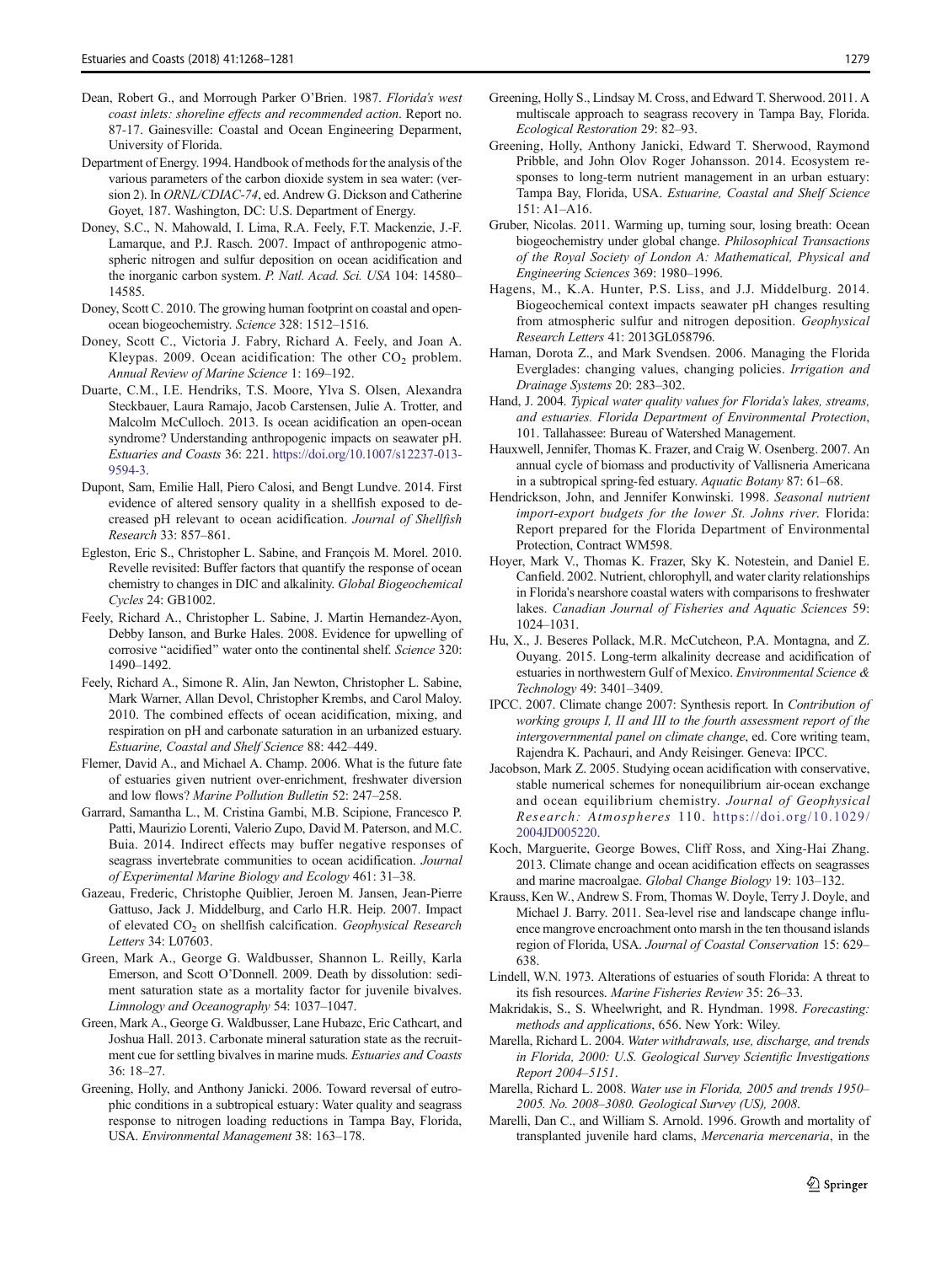<span id="page-13-0"></span>northern Indian River Lagoon, Florida. Journal of Shellfish Research 15: 709–713.

- Maul, George A., and Harold J. Sims. 2007. Florida coastal temperature trends: Comparing independent datasets. Florida Scientist 70: 71– 82.
- McPherson, Benjamin F., Ronald L. Miller, Kim H. Haag, and Anne Bradner. 2000. Water quality in southern Florida Florida,1996– 98. U.S. Geological Survey Circular 1207.
- Miller, A. Whitman, Amanda C. Reynolds, Cristina Sobrino, and Gerhardt F. Riedel. 2009. Shellfish face uncertain future in high CO<sub>2</sub> world: influence of acidification on oyster larvae calcification and growth in estuaries. PLoS One 4: e5661.
- Millero, Frank J. 1986. The pH of estuarine waters. Limnology and Oceanography 31: 839–847.
- Morrison, Gerold, and Holly Greening. 2011. Chapter 4: Seagrass. In Integrating science and resource management in Tampa Bay, Florida, ed. Kimberly Yates, Holly Greening, and Gerold Morrison, 280. Reston: U.S. Geological Survey Circular 1348.
- Nickerson, David M., and Brooks C. Madsen. 2005. Nonlinear regression and ARIMA models for precipitation chemistry in East Central Florida from 1978 to 1997. Environmental Pollution 135: 371–379.
- Ning, Zhu Hua, Robert Eugene Turner, Thomas W. Doyle, and Kamran K. Abdollahi. 2003. Integrated assessment of the climate change impacts on the gulf coast region. Baton Rouge: Gulf Coast Climate Change Assessment Council (GCRCC) and Louisiana State University (LSU) Graphic Services.
- Passeri, Davina L., Scott C. Hagen, Stephen C. Medeiros, Matthew V. Bilskie, Karim Alizad, and Dingbao Wang. 2015. The dynamic effects of sea level rise on low-gradient coastal landscapes: a review. Earth's Future 3: 159–181.
- Phlips, Edward J., Susan Badylak, Mary C. Christman, and Margaret A. Lasi. 2010. Climatic trends and temporal patterns of phytoplankton composition, abundance, and succession in the Indian River lagoon, Florida, USA. Estuaries and Coasts 33: 498–512.
- Pörtner, Hans-Otto. 2010. Oxygen-and capacity-limitation of thermal tolerance: a matrix for integrating climate-related stressor effects in marine ecosystems. Journal of Experimental Biology 213: 881–893.
- Prospero, Joseph M., Ruby T. Nees, and Mitsuo Uematsu. 1987. Deposition rate of particulate and dissolved aluminum derived from Saharan dust in precipitation at Miami, Florida. Journal of Geophysical Research: Atmospheres 92: 14723–14731.
- Rabalais, Nancy N., Robert Eugene Turner, and William J. Wiseman Jr. 2002. Gulf of Mexico hypoxia, aka "the dead zone". Annual Review of Ecology and Systematics 33: 235–263.
- Ríos, Aida F., Laure Resplandy, Maribel I. García-Ibáñez, Noelia M. Fajar, Anton Velo, Xose A. Padin, Rik Wanninkhof, Reiner Steinfeldt, Gabriel Rosón, and Fiz F. Pérez. 2015. Decadal acidification in the water masses of the Atlantic Ocean. Proceedings of the National Academy of Sciences 112 (32): 9950–9955.
- Robins, Peter E., Martin W. Skov, Matt J. Lewis, Luis Giménez, Alan G. Davies, Shelagh K. Malham, Simon P. Neill, James E. McDonald, Timothy A. Whitton, Suzanna E. Jackson, and Colin F. Jago. 2016. Impact of climate change on UK estuaries: a review of past trends and potential projections. Estuarine, Coastal and Shelf Science 169: 119–135.
- Sabine, Christopher L., Richard A. Feely, Nicolas Gruber, Robert M. Key, Kitack Lee, John L. Bullister, R. Wanninkhof, C.S.L. Wong, Douglas W.R. Wallace, Bronte Tilbrook, Frank J. Millero, Tsung-Hung Peng, Alexander Kozyr, Ono Tsueno, and Aida F. Rios. 2004. The oceanic sink for anthropogenic  $CO<sub>2</sub>$ . Science 305: 367–371.
- Salisbury, Joseph, Mark Green, Chris Hunt, and Janet Campbell. 2008. Coastal acidification by rivers: a threat to shellfish? Eos, Transactions American Geophysical Union 89: 513–513.
- Santos, Isaac R., William C. Burnett, Jeffrey Chanton, B. Mwashote, I.G.N. Agung Suryaputra, and Thorsten Dittmar. 2008. Nutrient biogeochemistry in a Gulf of Mexico subterranean estuary and

groundwater-derived fluxes to the coastal ocean. Limnology and Oceanography 53: 705–718.

- Sherwood, Edward T., and Holly S. Greening. 2014. Potential impacts and management implications of climate change on Tampa Bay estuary critical coastal habitats. Environmental Management 53: 401–415.
- Smith, Val H. 2003. Eutrophication of freshwater and coastal marine ecosystems a global problem. Environmental Science and Pollution Research 10: 126–139.
- Stocker, Thomas F., Dahe Qin, G.-K. Plattner, M. Tignor, Simon K. Allen, Judith Boschung, Alexander Nauels, Y. Xia, Vincent Bex, and Pauline M. Midgley. 2013. Climate change 2013: The physical science basis. Cambridge: Cambridge University Press.
- Sui, Yanming, Menghong Hu, Yueyong Shang, Fangli Wu, Xizhi Huang, Sam Dupont, Daniela Storch, Hans-Otto Pörtner, Jiale Li, and W. Lu. 2017. Antioxidant response of the hard shelled mussel Mytilus coruscus exposed to reduced pH and oxygen concentration. Ecotoxicology and Environmental Safety 137: 94–102.
- Talmage, Stephanie C., and Christopher J. Gobler. 2009. The effects of elevated carbon dioxide concentrations on the metamorphosis, size, and survival of larval hard clams (Mercenaria mercenaria), bay scallops (Argopecten irradians), and eastern oysters (Crassostrea virginica). Limnology and Oceanography 54: 2072–2080.
- Timmerman, Cindy M., and L.J. Chapman. 2004. Hypoxia and interdemic variation in Poecilia latipinna. Journal of Fish Biology 65: 635–650.
- Trefry, John H., and Robert P. Trocine. 2002. Pre-dredging and postdredging surveys of trace metals and organic substances in Turkey Creek, Florida. Palatka: Final report to the St. Johns River Water Management District Available from the St. Johns River Water Management District.
- Trefry, John H., Robert P. Trocine, and Debra W. Woodall. 2007. Composition and sources of suspended matter in the Indian River Lagoon, Florida. Florida Scientist 70: 363–382.
- Turk, John T. 1983. An evaluation of trends in the acidity of precipitation and the related acidification of surface water in North America. Washington, DC: US Government Printing Office.
- Turner, Robert E., and Nancy N. Rabalais. 2003. Linking landscape and water quality in the Mississippi River basin for 200 years. Bioscience 53: 563–572.
- Velez, Catia, Etelvina Figueira, Amadeu M.V.M. Soares, and Rosa Freitas. 2016. Native and introduced clams biochemical responses to salinity and pH changes. Science of the Total Environment 566: 260–268.
- Waldbusser, George G., Heather Bergschneider, and Mark A. Green. 2010. Size-dependent pH effect on calcification in post-larval hard clam Mercenaria spp. Marine Ecology Progress Series 417: 171– 182.
- Waldbusser, George G., Erin P. Voigt, Heather Bergschneider, Mark A. Green, and Roger I.E. Newell. 2011. Biocalcification in the eastern oyster (Crassostrea virginica) in relation to long-term trends in Chesapeake Bay pH. Estuaries and Coasts 34: 221–231.
- Waldbusser, George G., Elizabeth L. Brunner, Brian A. Haley, Burke Hales, Christopher J. Langdon, and Frederick G. Prahl. 2013. A developmental and energetic basis linking larval oyster shell formation to acidification sensitivity. Geophysical Research Letters 40: 2171–2176.
- Waldbusser, George G., Burke Hales, Chris J. Langdon, Brian A. Haley, Paul Schrader, Elizabeth L. Brunner, Matthew W. Gray, Cale A. Miller, and Iria Gimenez. 2015a. Saturation-state sensitivity of marine bivalve larvae to ocean acidification. Nature Climate Change 5: 273–280.
- Waldbusser, George G., Burke Hales, Chris J. Langdon, Brian A. Haley, Paul Schrader, Elizabeth L. Brunner, Matthew W. Gray, Cale A. Miller, Iria Gimenez, and Greg Hutchinson. 2015b. Ocean acidification has multiple modes of action on bivalve larvae. PLoS One 10: e0128376.